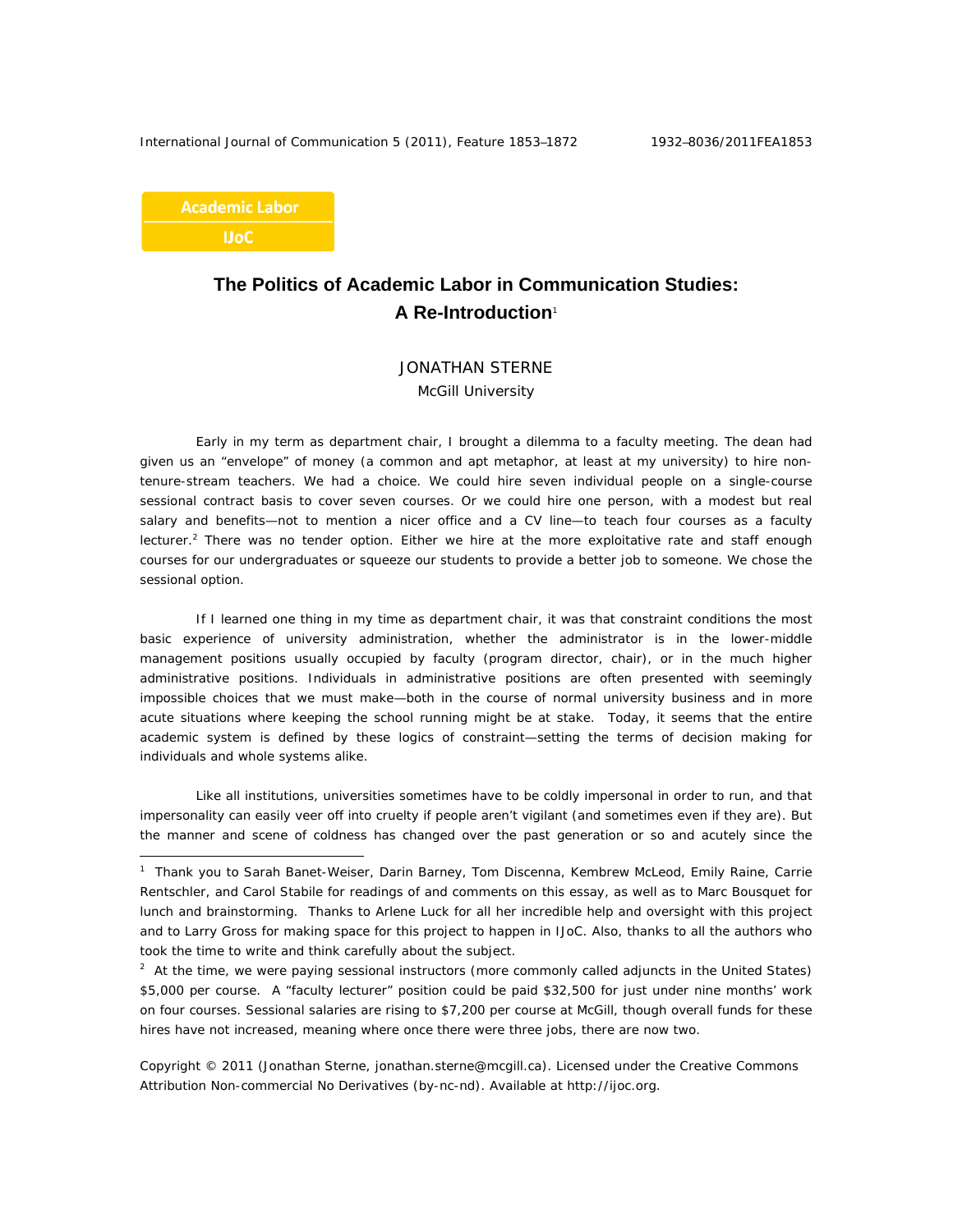$\overline{a}$ 

world's largest bank scam went bad in 2008. In many places around the world, public higher education is being defunded and transformed. Students pay more—where they can even afford to remain in school there are fewer full-time professors, and the entire faculty and staff are being pushed harder to do more with less. Labor conditions are getting worse for everyone in most universities and colleges all around the world, and the stories keep coming. Right now, the clerical union at my university has just gone on strike (http://munaca.com). Although they are paid considerably less than full-time faculty, their complaints echo those often heard up and down university hierarchies: stagnating wages and benefits, workplace speed-ups and other erosions of job quality, less decision-making input, and lack of parity with other institutions.

The story so far more or less follows the familiar long-standing trope of a crisis of the university and the crisis of the human sciences.<sup>3</sup> This is well-travelled territory—by some of the authors in this special section and also by writers in a wide range of academic fields (for an excellent review of the recent books in this area, see Deresiewicz, 2011). What is so surprising is how little attention has been directed at issues of academic labor in communication studies, and how infrequently people in our field have participated in national and international conversations about the labor politics of what we do. Analysis, critique, and programmatic thought on academic labor in communication studies has been a long time coming. While there have been sustained considerations of academic labor topics in fields like history, English, and anthropology, only now have some sectors of our field begun to develop a sense of urgency.

Perhaps this is because communication studies is not exactly a discipline. If you wanted to have a field-wide conversation, where would you go? ICA? NCA? SCMS? AEJMC? IAMCR? That's not even a beginning if you want to think internationally, especially considering the overwhelmingly American bias of those organizations (except perhaps for IAMCR). We have a constellation of professional associations with overlapping intellectual jurisdictions and competing desires for preeminence. Our field is as intellectually diverse as it is institutionally diffuse, and it continues to grow and meld with allied disciplines. Departments and programs are still forming and expanding. The roots of thought on communication reach back into most of the human sciences and professional disciplines. The branches we perch on afford us particular views of the field that may or may not be commensurable with that of others. But if we are not united by heritage, orientation, perspective, or career aspiration, we can at least come together around a shared set of problems that affect almost every institution that uses a communication studies-related moniker.

 There are other reasons why communication studies hasn't had the sustained conversation about academic labor that other fields have. One reason may simply be a combination of self-centeredness and good fortune. In relative terms—at least as reported anecdotally by many of my colleagues—our so-called job market has been much better than fields like English, history, and anthropology. Communication studies has large applied branches and deep historical connections to a variety of professional schools. At least in terms of enrollment dollars, communication studies programs have also been cash cows for

<sup>&</sup>lt;sup>3</sup> At a certain point, crises evolve into ongoing conditions. Since the humanities, at least, have been "in crisis" since I started my Humanities BA in 1989, perhaps it's time for some new words.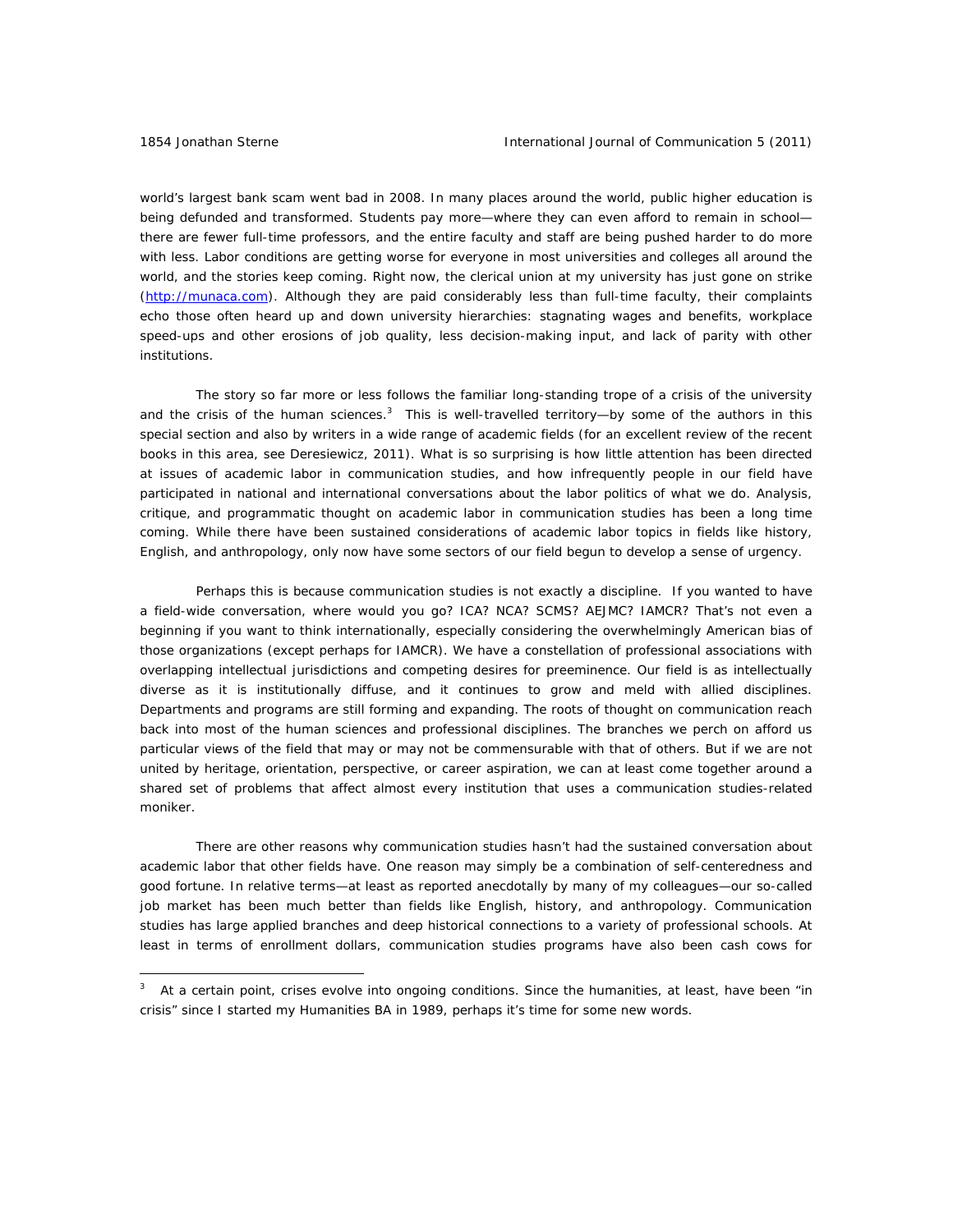administrations. Our departments routinely have some of the highest student-to-faculty-ratios in our schools, and the staffing gap for courses is covered by fleets of perennial part-time and non-tenureable faculty (this is based on anecdotal evidence--I did not find a systematic study of this phenomenon, which is a little surprising given its pervasiveness). The field has at once been a testing ground for the casualization of the professoriate and an institutional holdover from a more serene moment, until recently avoiding some of the shrinking pains in other humanities and social sciences. To be fair, we are not quite as unique as we think: Looking at the use of non-tenure-stream faculty in professional fields like law, medicine and business, some similarities arise. But unlike those fields, many of our programs have been as likely to staff "theory," "academic," or "non-applied" courses with part-timers as they are to hire them for professional courses.

Although there are several radical traditions alive and well in communication studies, there are also many people in the field who have conservative and pro-business orientations; they would be unlikely to sign on to any serious rethinking of academic labor politics in the field, at least until their own comfort is threatened. As Thomas Discenna's essay in this collection suggests, resistance to ideas of labor in communication studies may also emerge from the field's own intellectual habits, and one might trace that back to an even longer ambivalence toward and distance from labor as a concept in our field. The idea of communication expanded in our culture and in our field (to encompass an ever-growing arena of symbolic activity) just as the domain of things named by labor become more and more restricted. When their histories are read together, the two concepts have a shared, but inverted, intellectual trajectory (Schiller, 1996, p. x).

People have been making sense of the situation for some time, and many authors on this issue begin by surveying the current crisis and placing their thoughts within it. But the challenge facing us is to change it. This is not an easy task. As my colleague Darin Barney (2010) has written, professors are structurally compromised because not only do we enjoy our positions—which, let's face it, are incredibly privileged—but we tenured faculty who comment on the current crises also hold onto our suffering. There is a Zizekian pleasure in it:

There is nothing that academics enjoy more than their suffering: careerist students who can't read and can't write and can't think; colleagues who are lazy and insufferable; granting agencies that are biased against our work; incompetent, corrupt, beancounting administrators; governments run by philistines. We enjoy them all. We could not live without them. Our suffering is what distinguishes us. And, in rare moments, our enjoyment of the pleasures and pain of the university converge: we get on airplanes and stay in hotels and stand in front of audiences and say clever things about how the university makes us suffer and then go back home and submit articles based on what we have said and add lines to our CVs and get raises for doing it. (p. 384)

Barney's critique of the academic labor and "crisis of the university" literature is perverse and comically self-deprecating: He had been flown somewhere and given a nice dinner to present a talk on the crisis of the university, which is now published on his CV. But he also sounds a very sobering note. As he writes, politics tend to happen to people, and the tenured professoriate is so privileged and so central to the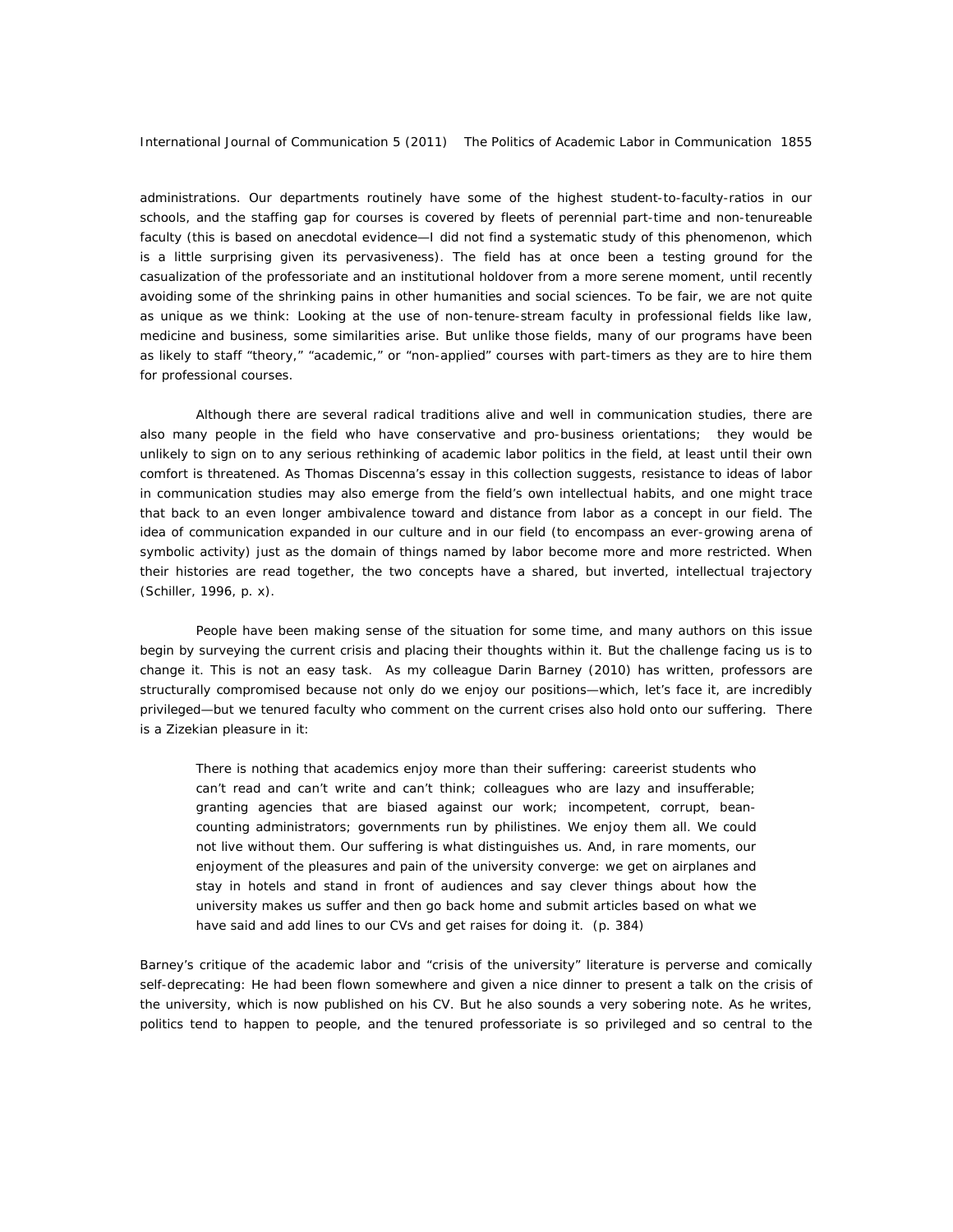$\overline{a}$ 

ideology of the university (at least in our imaginations) that it is very hard for us to put anything on the line. The question he fears after laying out the crisis of the university to students and audiences is the one that never seems to come: "Where were *you*? What did you *do*? How did things get this way? Is it because you, *professor*, allowed this to happen? Is it because you did *nothing*?" (p. 382).

There is great and systematic impetus for doing little of consequence. At a personal level, responsibility can be deferred for any number of reasons, from apathy to fear to disorganization to thinking it is someone else's problem. Tenure provides a certain level of freedom from the more worldly concerns of academia (for those who want that), but the privileges that come with it should also sound a call to responsibility to others not so fortunate, or not yet so fortunate. As paid intellectuals, we have the luxury of a situated transcendence, one that depends on a division of labor. Colleges and universities are special places because they afford opportunities for intellectual activity—research, teaching, dissemination—that is not immediately driven by the exigencies of industry, the need to sell magazines or newspapers, mainstream policy, or other instrumental agendas. We can work beyond immediacy and instrumentality, even if that thought sometimes leads us into instrumental action. At first blush, a focus on academic labor might seem antithetical to our loftier intellectual ambitions. But it is a tremendous privilege to be paid to think in the company of others. We have to be able to explain why our work matters and to actively defend it, especially in an age when others are no longer as willing to do the work for us. In other words, any critique of the politics of academic labor needs to retain a certain idealism about the intellectual work of the academy. That is, after all, what got most of us here in the first place.

If our professional lives induce a certain inertia, our professional associations have much to lose if there are big changes: from lost revenues if we were to move to open access publishing or open job fairs to a loss of prestige and respect if we were to acknowledge their actual roles in the field. They have a vested interest in maintaining their various prestige economies, and they openly compete with one another. At the same time, it would be hard to imagine any major changes in the field without people organizing within those organizations, as well as across them. Departments have their own hierarchies to protect,<sup>4</sup> and few professors and students want to consider their own privilege as a first step in thinking through how we might go about transforming the university. To use a term from Wendy Brown (1993, p. 406, see also 1995), faculty and students too often begin from a "wounded attachment" to a conception of their own suffering as the beginning for academic politics, which has the ironic effect of depoliticizing them. Many of the problems are much bigger than any one academic field—they are university wide or even bigger than the university system itself. But just as there must be activism outside our departments, so too should there be activism within our departments, in our research, in our publication outlets, in our classrooms, in our university buildings, hallways, and physical plants, and in communities far beyond those that we enter as a result of professional necessity and self-interest.

<sup>&</sup>lt;sup>4</sup> I am simply arguing that overinvestment in some hierarchical structures may get in the way of doing the decent and right thing; please don't read this as a pseudoanarchist argument that all hierarchy is bad.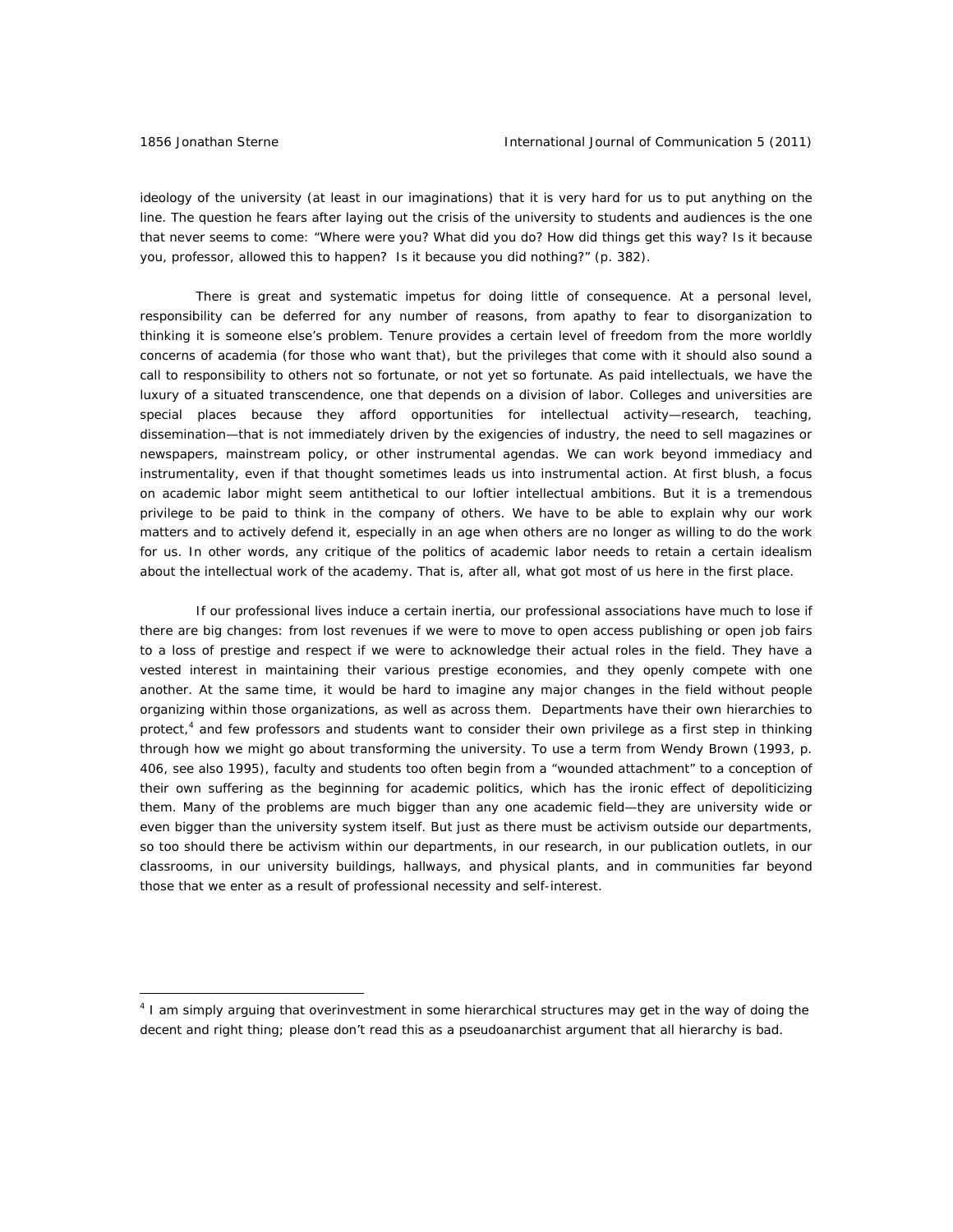| <b>Structural Issues</b>                                                                                                                                                                                                                                                                                                                                                                                                                                                      | <b>Rethinking Careers</b>                                                                                                                                                                                                                                                                                                                                           |
|-------------------------------------------------------------------------------------------------------------------------------------------------------------------------------------------------------------------------------------------------------------------------------------------------------------------------------------------------------------------------------------------------------------------------------------------------------------------------------|---------------------------------------------------------------------------------------------------------------------------------------------------------------------------------------------------------------------------------------------------------------------------------------------------------------------------------------------------------------------|
| • Thomas Discenna, "Academic Labor and the<br>Literature of Discontent"<br>• Toby Miller, "The Contingency of (Some)<br>Academic Labor: Communication Studies and<br>the Cognitariat"<br>Michael Griffin, "The Uneasy Institutional Position<br>of Communication and Media Studies and its<br>Impact on Academic Labor in Large Universities<br>vs. Small Colleges."<br>• Victor Pickard, "First They Came for Everyone:<br>The Assault on Civil Society is an Injury to All" | • Amy Pason, "Four Myths About Academic Labor"<br>• Kathleen F. McConnell, "Of Careers and<br>Curriculum Vitae: Losing Track of Academic<br>Professionalism"<br>• Sarah Banet-Weiser and Alex Juhasz, "Feminist"<br>Labor in Media Studies/Communication: Is<br>Self-Branding Feminist Practice?"                                                                   |
|                                                                                                                                                                                                                                                                                                                                                                                                                                                                               | <b>Rethinking Work</b><br>• Ira Wagman and Michael Z. Newman,<br>"PowerPoint and Labor in the Mediated<br>Classroom"<br>• Mark Hayward, "Canned Courses: Lecture<br>Capture, Podcasting and the Transformations<br>of Academic Labor"<br>• Ted Striphas, "The Visible College"                                                                                      |
| <b>Contradiction and Administration</b>                                                                                                                                                                                                                                                                                                                                                                                                                                       | <b>Activism</b>                                                                                                                                                                                                                                                                                                                                                     |
| • Carol Stabile, "Who's Sitting in the President's<br>Box?: Development and the Neoliberal<br>University"<br>• Fernando Delgado, "Reflecting on Academic<br>Labor From the Other Side"<br>• Anonymous, "Confessions of a Reluctant Manager<br>in the Academic Labor System"<br>Anonymous, "Administration in the Neoliberal<br>World"                                                                                                                                         | • Jayson Harsin, "Negotiating Labor and<br>Management in the French Context"<br>• Kembrew McLeod, "Media Pranks: A Three-Act<br>Essay"<br>• Joel Saxe, "Critical Visioning in Communication<br>Studies?"<br>· Michelle Rodino-Colocino, "Getting to 'Not<br>Especially Strange': Embracing Participatory-<br>Advocacy Communication Research for Social<br>Justice" |

## **The Politics of Academic Labor in Communication Studies**

This special issue brings together a group of authors who want to bring the discussion forward. This is not the first time academic labor has been put on the agenda in our field, but this issue is intended as a constructive reintroduction of some of the key terms. Although there are many ways to subdivide the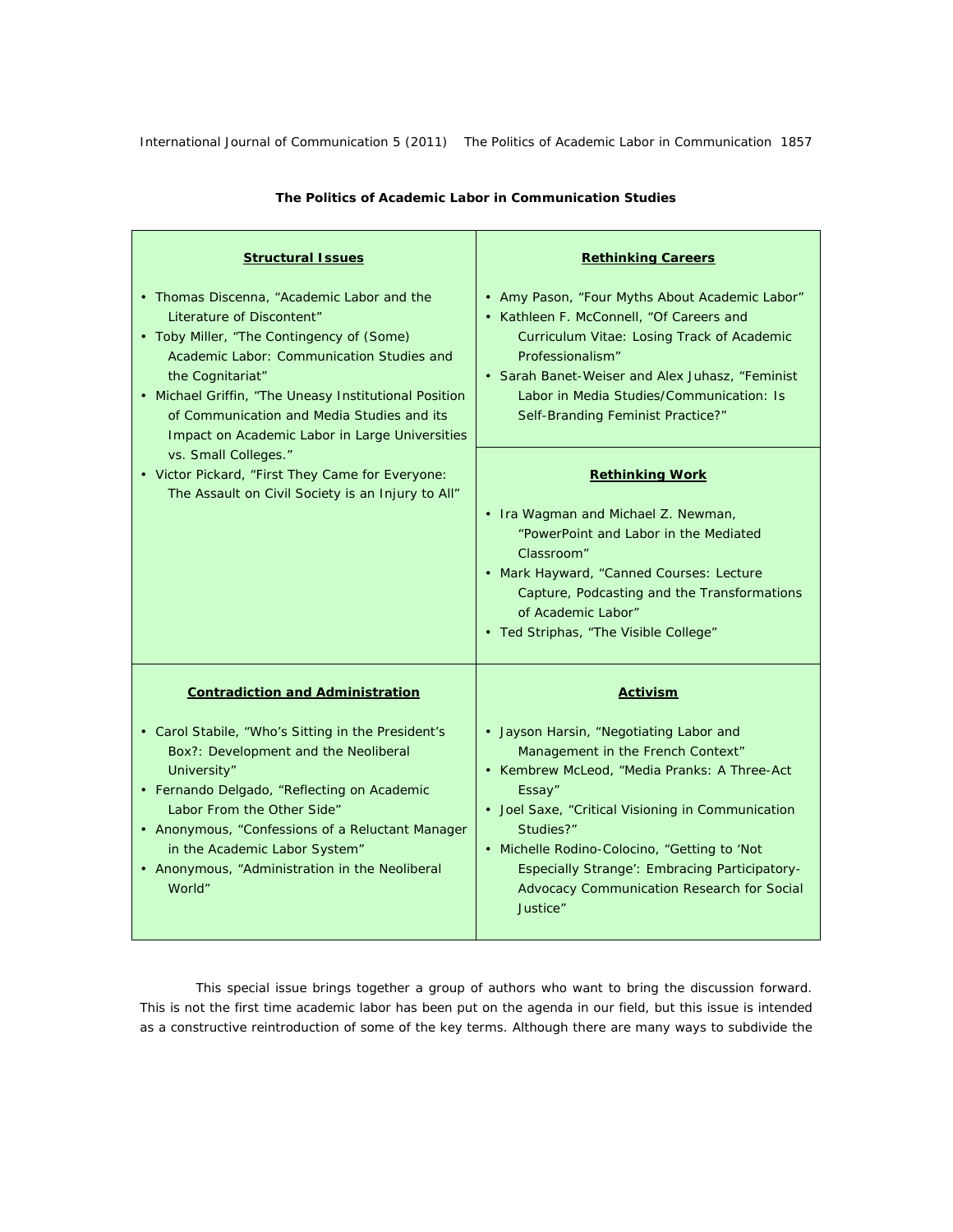articles, they are grouped into five areas: structural analyses, dilemmas of administration, rethinking careers, rethinking work, and activism. The authors have much to say to one another and certainly don't agree on every point. But the greater consensus is around the urgency of the situation and the need to both think and act. All authors have attached some proposed course of action to their critique; it should be easy to read this issue in terms of what you can and ought to do, by yourself and organized with others. These actions range from advocacy of particular approaches to our work, like Michelle Rodino-Colocino's call for action-research or Joel Saxe's call for something like action-teaching, to Toby Miller's suggestions that the most privileged academics ought to be the ones teaching the big classes and doing some of their department's heavy lifting to make room for people not on the tenure-track to do more scholarship, Jayson Harsin's sketch of organizing and activism in the French system, Kembrew McLeod's turn to pranking as an alternative plank of media activism, and Victor Pickard's call for media and policy activism across coalitions with whom we can build mutual support.

Some authors, like Mark Hayward, Ted Striphas, Ira Wagman, and Michael Z. Newman, suggest new relationships to basic components of our work lives—PowerPoint, the recording of lectures, and the authorial byline. Amy Pason, Kathleen McConnell, Sarah Banet-Weiser, and Alex Juhasz ask us to tell different stories about the career arc and to avoid some of the more commodified and individualized practices of academic life. Two anonymous chairs simply tell stories they are not supposed to tell, exposing aspects of academic life normally hidden from view, while Carol Stabile suggests that, given the costs of war to states and higher education, any academic labor movement is going to also have a central antiwar component. She and Fernando Delgado also chronicle the devolution of administrative work from higher administration to middle management and the professoriate, another challenge we must name and face. Michael Griffin's article, along with those of the anonymous chairs, also asks us to think situationally about the politics of academic labor. While higher education in general faces crucial challenges, there are big differences between large and small schools, big public universities and private colleges.

Following are some proposals for discussion (and I conclude with a call for more discussion as well). They only begin to get at the range of issues we need to deal with, and there are certainly other planks for a progressive program for communication studies. I would be delighted if others read widely in the academic labor literature and then challenged or supplemented the proposals that follow—as well as those throughout this collection—so long as they propose better solutions and concrete courses of action, whether reformist, transformative, or revolutionary.

#### **A Broad Sketch of an Incomplete Program**

Creating a more just and equitable workplace is not an easy task, and in times of retrenchment it may be derided as unrealistic. But it is important that we keep some ideals and goals in mind, even if we can't quite see a way to achieve them at the moment. Any conversation about how things are needs to be combined with a sense of how things ought to be. Every one of us lives some kind of contradiction. In my case, I write about academic labor from a position of great privilege—a fact I am reminded of simply by looking around my room and away from my computer screen. No doubt I benefit from some of very structures that I argue should be transformed. It's not just the tenured and well-positioned, either. Even an underfunded graduate student in a bad job market may well be privileged with respect to people in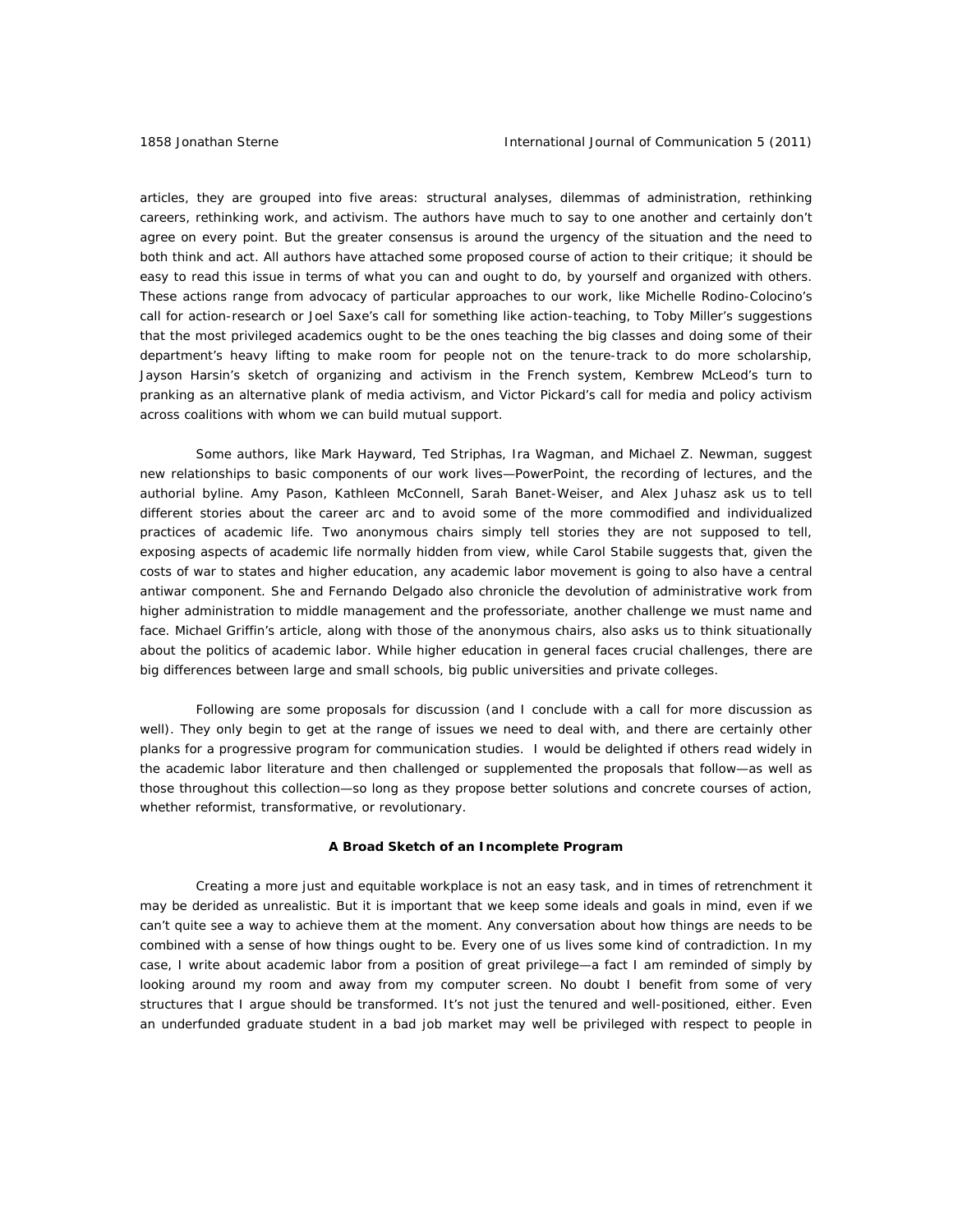other professions and may benefit from a host of conditions of inequality. But if we all wait for our own houses to be in perfect order, nothing gets done. We all begin from (ideologically, ethically, politically, personally) compromised positions. But politics is not about settling accounts, and a little forgiveness for ourselves and others would be a fine first principle. Our challenge is to analyze the contradictions in which we find ourselves and others bound up so that we can then transform the conditions that shape them. Any academic labor movement ought to be led by the people who have the most to gain from it, but all of us have a role to play in making our departments and universities better places.

#### 1. *Treat the academic job market as part of a much bigger academic labor market.*

Over the last decade at least, departments and institutions have been paying more attention to what they call the "job market"—the market for full-time, tenureable professor jobs. Job listings have long populated our organization newsletters, and job fairs and general schmoozing are part of regular annual conferences. But now professionalization panels proliferate. The NCA has gone so far as to endorse a single career model (or set of models) at its website<sup>5</sup> — though, not coincidentally, the site also promotes that organization's limited view of what communication studies is. The interested reader will also find lots of "how to" websites (I maintain one), along with candidate-run job search wikis, blogs, and countless posts in the various spheres of social networks. Behind this profusion of discourse lie noble motives, but taken at face value, it is extremely limiting, for as Kathleen McConnell writes in this issue, it accepts a certain kind of individualistic career narrative that has little basis in truth, or to use Amy Pason's language, there is no ladder to climb. Full-time tenure-track professor positions are one node in a much large labor market that graduate students enter into the minute they start graduate school.

Marc Bousquet (2002, p. 87; 2008) has famously called the PhD a "waste product" of graduate education, where students are admitted to English programs to staff massive undergraduate composition programs whether or not they have any hope of landing a tenure-track job after graduation. In their introduction to *Higher Education Under Fire*, Michael Bérubé and Cary Nelson (1995) argued for closing more mediocre PhD programs in English, a proposal that is still reverberating almost two decades later (also see, for example, Bérubé, 1998, pp. 79–85; Nelson & Watt, 1999, pp. 121–127; Watt, 1997). Clearly, communication studies is not yet in the dire situation that English departments found themselves in during the 1990s (and perhaps English has the most developed scholarly literature on the academic job market crisis). We don't need to begin with an argument about whether specific programs should be closed. But the same structural issues apply and are growing more serious. We should be extremely critical of the push at some universities to create new communication studies graduate degrees, especially PhDs.

Graduate programs should reexamine their admissions policies to see if they are driven by needs such as the staffing of undergraduate teaching programs that have nothing to do with the capacity to supervise or place their students. My own program, while not solving the problem for everyone, has in recent years reduced our admissions cohort and improved funding packages for each PhD student we admit. Whether this will have the desired long-term effect remains an open question, one that is bigger

 $\overline{a}$ 

<sup>5</sup> See http://www.natcom.org/uploadedFiles/Prof%20Dev%20Text%20vFINAL%20Nov%202009.pdf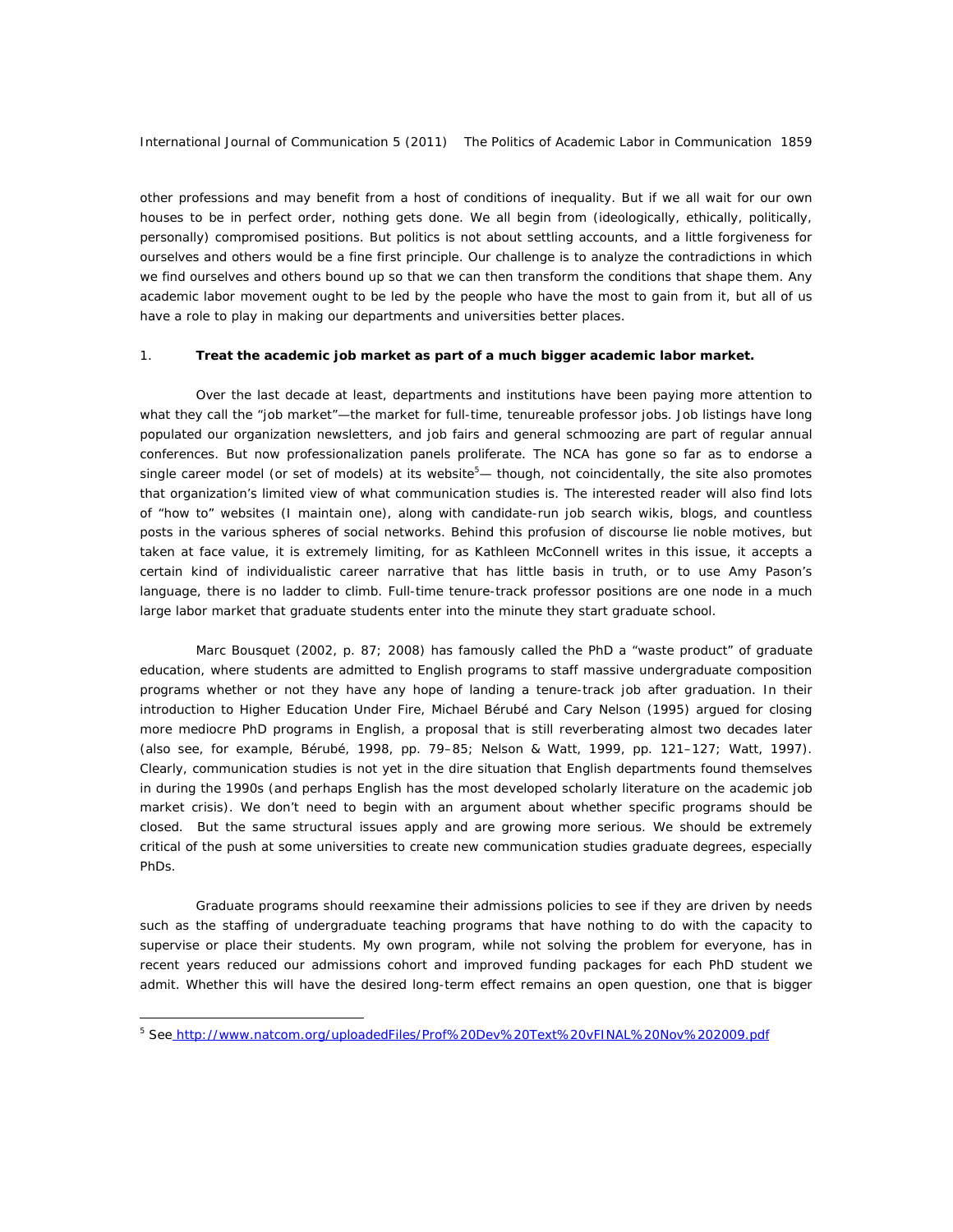than any one program. We might also want to develop a habit of asking one another impolite questions. Programs should not be proliferating or growing right now; faculty without significant research profiles of their own have no business taking on doctoral students in the current climate unless they are mentoring them for a career path other than that leading to professorship. While acknowledging that the PhD is primarily a research degree, departments should go to some length relativizing the academic career as the only or best outcome of graduate education, and we should do our best to facilitate students finding alternatives should they want to pursue them. This is also a personal matter—how many supervisors tell their doctoral students that we will support them regardless of their career aspirations and whatever they wind up doing in the end? We all should.

As Bousquet has pointed out (2002), supply and demand talk is somewhat beside the point. The so-called job market is not a free market with an invisible hand. It is a product of higher education policy. If the problem is that universities and departments have an interest in recruiting graduate students *as graduate students—*for instance, to cheaply staff undergraduate courses or even just to assuage faculty egos—they will continue to feed lines to applicants, and professors and programs will continue to benefit from fairly exploitative conditions. An increasing proportion of university teaching is carried out by parttime, non-tenure-track faculty at all levels, and the condition we have misnamed as an "oversupply of PhDs" is not the cause of the problem, but rather its effect.

An American Association of University Professors study (2010) offers some striking numbers for the United States: Although the majority of professorships have always been teaching-intensive, whereas in 1970, about 75% of faculty were in the tenure stream and 78% were full time, by 2010 almost 70% of all faculty members in the United States were employed off the tenure track. As with full-time tenuretrack positions, non-tenure stream appointments—as well as teaching assistantships—are written into school budgets (or given euphemistic placeholders), and they presuppose a population of workers ready to fill those slots. Of course, some professionals like having a course to teach at the university, and some communication studies programs depend on professionals to staff parts of their applied curricula. Obviously, it's a great thing for a graduate student to design and teach a course—once or twice—to build up a teaching portfolio as part of the PhD, perhaps covering for a full-time professor on leave or sabbatical. But those scenarios hardly justify the widespread reliance on part-time labor for delivering the basic curriculum. Although this is to a large extent a structural problem in which communication studies programs are caught, they are particularly reliant on part timers and should therefore be particularly mindful of the relationship between graduate education and academic employment. They should also be at the forefront of agitating administrations to create more tenure-track positions. In many cases, large enrollment humanities and social science programs subsidize other small-enrollment programs, even in faculties like law or business.

There is another cause for concern with the AAUP statistics, which is that the period they coverroughly 1970 to the present—coincides with the opening up of academia. Who in the university can afford to be nostalgic for 1970? The golden age only existed for some people. A large proportion of those fulltime professors in 1970 were straight (or in some cases closeted) white men with wives who supported them in one way or another. In the intervening years, the profession has diversified considerably, with white women making the greatest inroads. But this work is still largely unfinished. The faculty could still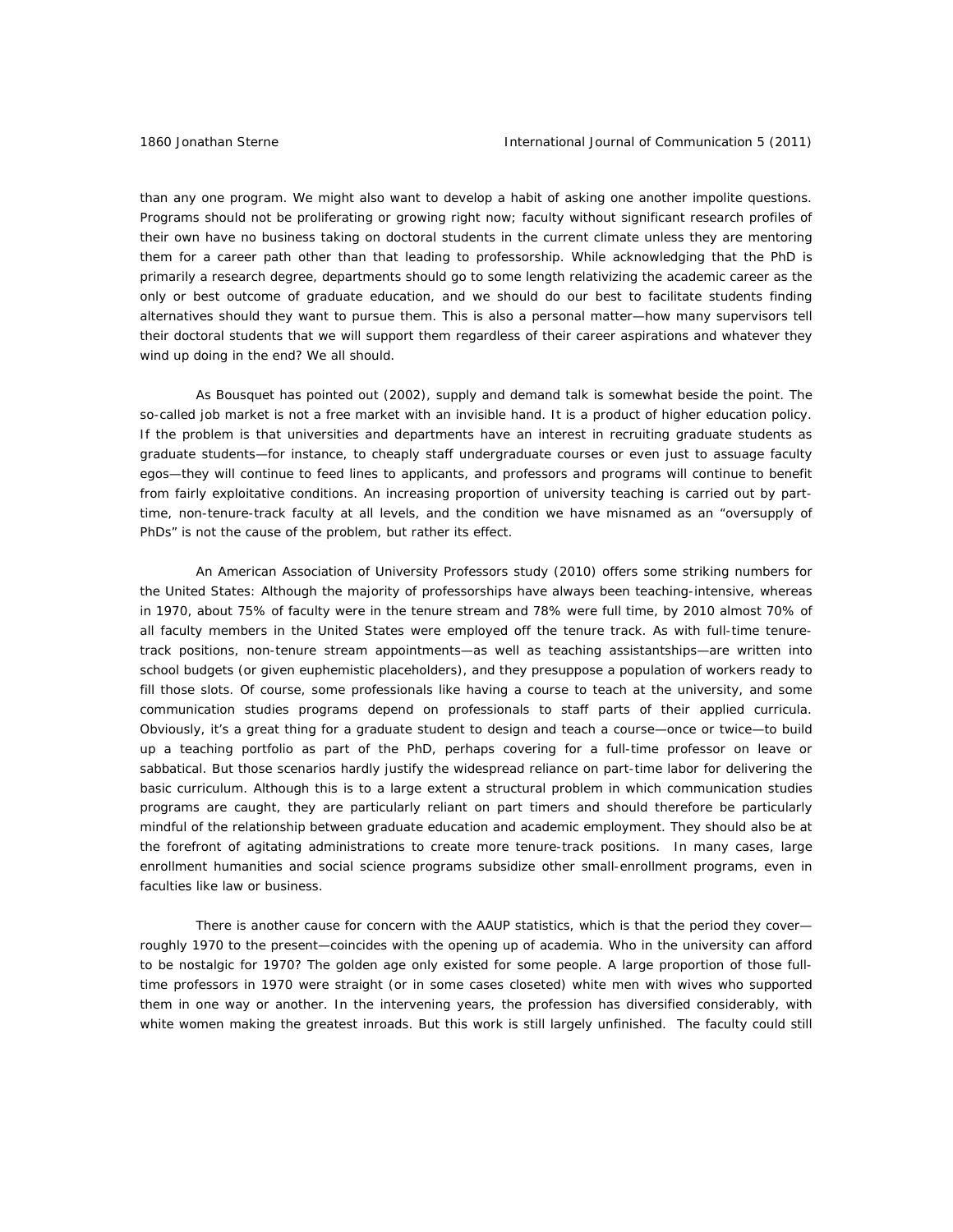be considerably more race- and class-diverse than it is now, and it also has not fully adjusted to the diversity of people it currently contains. Women and people of color on the faculty still often bear disproportionately heavy service roles. In extreme cases, tacit tolerance of sexual harassment, gender discrimination, and assertions of white or heterosexual privilege still mar some departmental cultures. In such situations, people need to organize so that problems that may feel individual are dealt with collectively, as they often result from structural problems.

At a more mundane level, the hermeneutics of the curriculum vita still treat many normal life events as "career interruptions" and somehow aberrant, especially those around caregiving—from parental leave to childcare and eldercare (which are, unsurprisingly, gendered). Decent parental leave<sup>6</sup> at our schools is a problem that goes far beyond our departments, though chairs can certainly be creative, judicious, and generous in how they interpret leave policies. A smaller step we can take right now would simply be getting beyond the mythical figure of the white-man-with-a-wife-who-handles-this-stuff-andedits-his-manuscripts as the implied ideal subject of the curriculum vita. There would also be side benefits to such a move. For one, it might help ease the publication arms race and provide a platform for resisting the general speed-up in our jobs—encapsulated in the terrifying term "time deepening" quoted by Joel Saxe. It might also allow schools to rebalance how we interpret quantity and quality in hiring and merit decisions, though those processes are also due for some careful thought. If we subtract the idea of a golden age from our conception of the present problems, we may find other ways—for instance, eroding some of the privileges at the very top of the field—to distribute the resources that come with them more broadly to those who are considerably less privileged.

## 2. *Resist, or at least negotiate, the commodification of academic labor as intellectual property.*

 Ted Striphas' (2010) classic and should-be-required article "Acknowledged Goods" nicely outlines the economics and politics of journal publishing. He is primarily concerned with cultural studies, but his conclusions could easily be applied to journals across communication studies: More and more, our journals are being published by big conglomerates that are themselves parts of even bigger conglomerates. Increasingly, authors are asked at the last minute to sign away their rights in ridiculous contracts. Not only are we asked to give up the right to share our work on our own terms, we are also often asked to give up the right to republish it or even rework it later on, and in extreme cases, some contracts even contain wording about rights to the very words and ideas we use. We can see the for-profit trend in academic book publishing as well. Increasingly, books are solicited by publishers for markets where the textbook and selling-to-libraries model expands into ever growing spheres of publication, and fewer monographs are being published. While the problem is not as dire as in some other fields, it is certainly moving in that direction. "Handbooks" and "Readers" proliferate (to continue from my prior confessions, I'm in several and editing one myself), many of which exist due more to felt market needs among

 $\overline{a}$ 

<sup>6</sup> Quebec already has wonderful parental leave—so good that many of our graduate students take it at some point. It would also be good to extend paid family-leave policies to eldercare or family care (a reality for many academics at one time or another in their careers) and, perhaps, even to child-free faculty who want to spend a term devoting themselves intensely to some other generally recognized social good.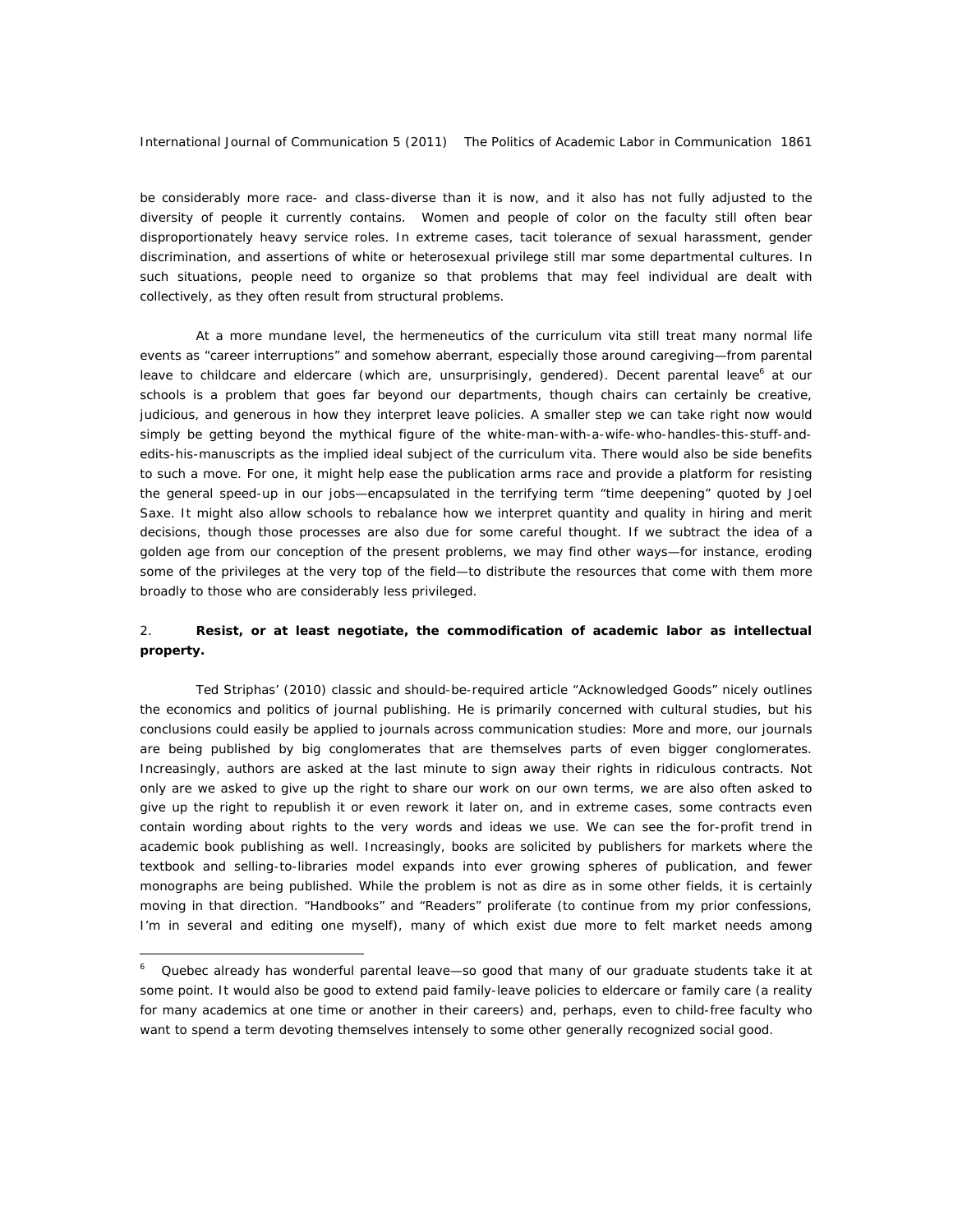$\overline{a}$ 

publishers than to felt intellectual needs among their editors (Blair, 2009). While these collections can serve important intellectual functions, they cannot and should not replace publication that is initiated and produced on a more purely intellectual basis.

 Whether we are talking about being able to afford to operate or simply being economically useful to the conglomerates that own them, presses are also concerned about their economic viability. This often leads to unnecessarily conservative positions on other aspects of intellectual property practice: Consider presses' timidity around fair use of images, text, lyrics, and so on. Consider also our own institutions' timidity. Universities rarely fight for their faculty's fair use rights and, in fact, often advocate a conservative position that is likely driven by fear of litigation. I was reminded of this fact daily as a teacher, as some agency at McGill University decided that the library should print the blatant lie that "IT IS ILLEGAL TO PHOTOCOPY THIS COURSEPACK" on each course reader it held in its reserves.

 Of course, someone has to pay for publication, and it's too easy to make a blanket call for openaccess publishing secured with creative commons licenses until you try to figure out who pays for that model. But we need to consider who pays for the current model. Schools pay twice for our work as intellectuals: once in our salaries as professors and then again when they buy the products of our intellectual labor from presses. It is true that some valorization goes on in the process of peer review and editing,<sup>7</sup> but as Gary Hall has argued, much of that work is performed as free labor; that which is not, like copyediting, has suffered greatly, especially at some of the more commercial presses. One could imagine alternative institutional arrangements for supporting scholarship—for instance, where libraries take on the curatorial role for electronic resources and manage copyediting (using their acquisitions budget), and schools no longer pay exorbitant fees for journals. Another model is the medical model, where authors pay the journal as part of the process of open-access publication. Such a model assumes faculty have grants from which to pay, so it is not immediately applicable to all parts of our field, but it shows that alternatives are possible.

At the very least we should be supporting non-profit presses. But we also need to look into alternative outlets: open access journals such as this one, open access presses such as Open Humanities Press (http://openhumanitiespress.org), alternative modes of archiving content and facilitating fair use like Critical Commons (http://criticalcommons.org), and alternative forms of publication that take advantage of the multimedia capabilities that are now widely available in computers and reading devices that aren't books.

 To this, we can add a measure of responsibility. Established scholars should edit every single objectionable provision out of publication contracts they receive from presses (have a look at the SPARC author's addendum for a good example: http://www.arl.org/sparc/author/addendum.shtml); we should resist any scheme to put in some kind of disastrous digital rights management (DRM) protocol on our work (see Gillespie, 2007, for a critique of DRM). And we should do everything we can to support publication outlets and publishers with progressive approaches to intellectual property issues. That means

<sup>&</sup>lt;sup>7</sup> Although it is also time to rethink peer review. See, for example, Blair, Brown, and Baxter (1994), Schwartzman (1997), and Fitzpatrick (2011).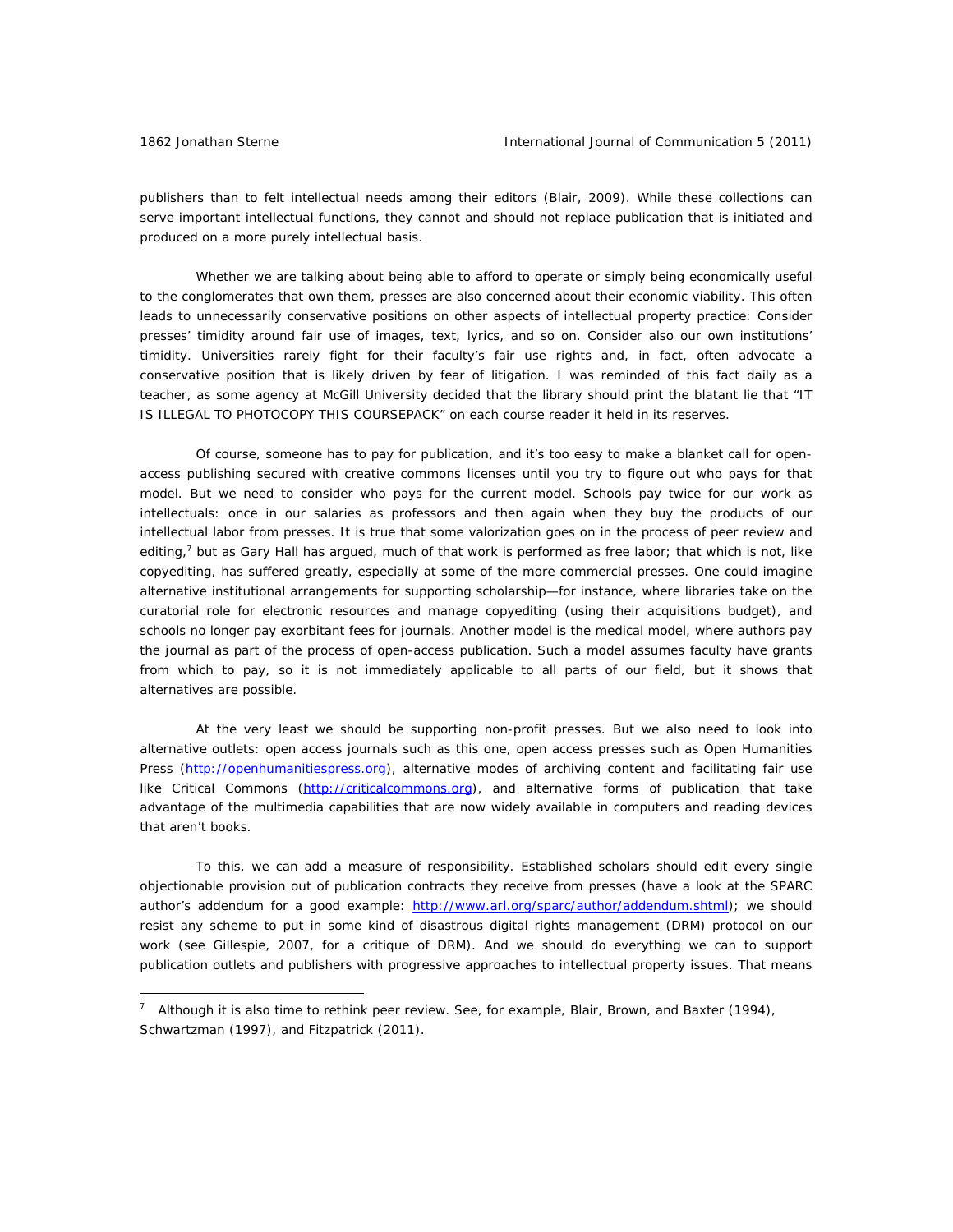publishing more in journals like this one and less in, for instance, *The Journal of Communication*. We should also fight our own institutions' timidity through the adoption and promotion of practices like those outlined in the work of scholars like Siva Vaidhyanathan and Kembrew McLeod (McLeod, 2007; McLeod & Kuenzli, 2011; Vaidhyanathan, 2001), and in Pat Aufderheide's (2011) *Reclaiming Fair Use*. And we should make space for new forms of publication, especially for junior colleagues who have not come up for tenure. This is not an argument about the content of scholarship, which is a separate matter, but rather an acknowledgment that the old forms of the monograph, the essay, and the article are themselves historically plastic. Academic essays, books, and articles looked different 50 years ago than they do now; we should allow them to change again, along with modes of presentation.

## 3. *Develop a politics of budgets.*

Consider the standard post-2008 story: Schools were hit on both ends by the financial crisis. While public funding diminished, private endowment monies also shrank because schools lost so much money in their investment portfolios. But to tell the story this way is make it sound inevitable that academic institutions would fare the same as investment bankers. The story assumes that it is normal for university endowments to be highly exposed to market fluctuations. It leaves out a crucial question: Why were schools exposing their endowments to so much risk?

At least part of the answer lies in something called "The Yale Model," an approach to endowment and pension fund investing credited to David Swenson (2005) in his role as Yale University's chief investment officer. Historically, universities had invested their endowments in two kinds of assets: fixedincome assets (like bonds) that were relatively low return, but also very low risk; and domestic equities (like regular stock market stocks and mutual funds), which carried somewhat higher risk and the potential for higher income. The Yale Model, meanwhile, expanded and diversified their investment portfolio so that it included a whole set of other kinds of assets that behave very differently from traditional stocks and bonds: "absolute return," which includes essentially betting on particular corporate transactions like mergers and bankruptcies, and various kinds of short selling strategies—"identification and exploitation of inefficiencies in pricing marketable securities"; "private equity," which involves venture capital and leveraged buyouts; "real assets," like real estate and commodities; as well as foreign equities and fixed income assets. The advantage of the Yale Model is based on the idea that endowments generally have a long period of time to perform and can weather fluctuations in the market in exchange for a very high rate of long-term return. The disadvantage of the Yale Model is precisely this exposure to risk. Before the popularization of Swenson's model, it is quite unlikely, for instance, that university endowments would have been involved in the derivatives market or buying into mortgage-backed securities. To do this well, universities must hire fund managers, whose salaries are higher than those of traditional investment managers, and so they must have an even higher rate of return to justify that expense (Swensen, 2005). As *The Economist* explained, "the asset managers get rich but the investors still get clobbered" ("Yale may not have the key," 2011).

This level of detail shows how serious a simple matter of investing can be for a public institution. It has direct effects on the conduct of the school's daily and yearly business, but it also affects things like retirement and pension benefits for its employees. When this happens, employees and former employees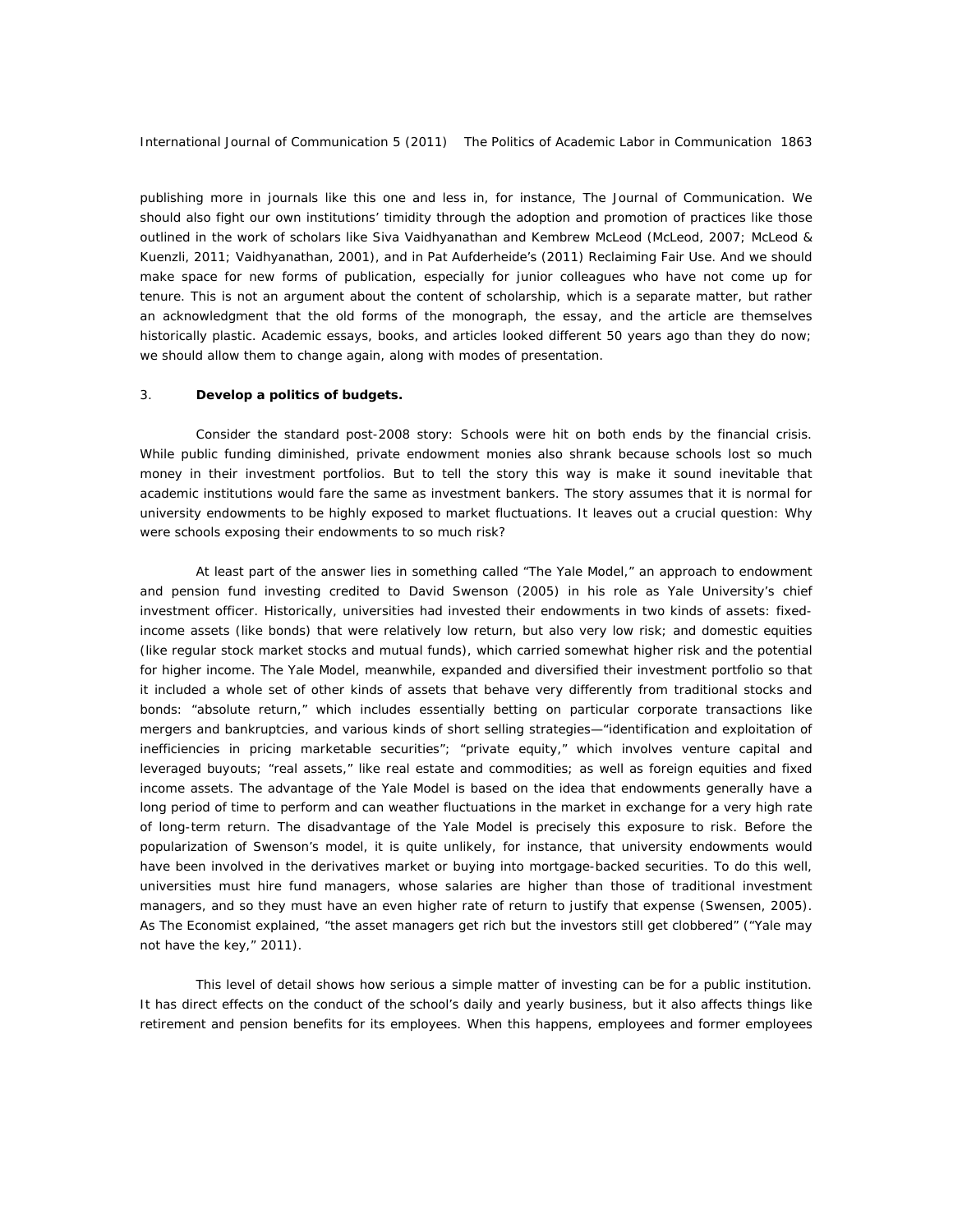bear the cost of an institution's financial risk taking. Schools have a choice in how to handle their money. Smaller returns mean less income, to be sure, but also less exposure to risk. We need to ask what kinds of risks universities and other public institutions can and should take. This is another side to the corporatization of higher education: There are many cases where the desire to maximize efficiency or profit may not be appropriate for institutions whose primary purpose is something other than generating value for themselves. Yale may have done very well for many years, but that doesn't mean every school will do as well simply by following its approach. As with many investment strategies, the Yale Model works best when not everyone is doing it. The imagined "efficiencies" of the Yale Model may not be efficiencies at all if the first goal is maintaining a baseline of institutional support from endowments.

If there is a politics of budget, it affords a somewhat crueler politics of debt. In her President's Address to the American Studies Association, Ruthie Gilmore (2011) tells a chilling story. In the 1840s, Ivy League schools gave fellowships to farmers' sons in the hopes that they would train as clergy and move west to proselytize as part of the project of conquering the Western United States. Instead, the farmers' sons went to school and then did what they pleased with their degrees.

The Ivy managers got together and decided that they would use debt to discipline the farmers' sons. They would lend them the money to go to school, and forgive the loan if and only if they went off and worked as clergymen. They would discipline them in that way, and if they didn't work as clergy, they would be hounded for repayment of the loans, and it would all be due at once. No monthly payments. It worked pretty well. Today, while the imperial imperatives might be different, the role of debt is the same to compel consent through the coercion of debt. (pp. 260–261)

It is stunning that for all the students' services that universities provide and all the career counseling that professors engage in for their undergraduates and graduate students, almost nothing is said about debt, financial planning, and the politics of money. Part of this has to do with the institutions' interests. I regularly walk by tables where someone is hawking a credit card offer to students (or to anyone who will pass by, including me). Universities themselves will market credit cards to students. They also enjoy a symbiotic and lucrative relationship with the people who provide financial aid to students, as evidenced by the burgeoning interest in Pell Grants on the part of for-profit schools in the United States. Schools sometimes have a direct interest in the economic exploitation of their students, from admitting underqualified students to cash cow graduate programs to calculated exploitation of undergraduates, as in the recently exposed collusion between Penn State and Hershey (Preston, 2011; see also the discussion of UPS in Bousquet, 2008, pp. 125–156).

 Institutional debt also affects academic governance. When there is no money or not enough of it, old political antagonisms and power plays emerge. Gilmore's story could easily be extended to departments and programs, as well as to students. Crisis management allows for all sorts of "disaster capitalism" strategies to operate ("A Smaller Tulane," 2005; Klein, 2007). Sometimes, managers are simply operating in the context of constraint. Sometimes, they are using a condition of crisis to install radical reforms that they have long wanted. But the effects can feel the same regardless of intent: Which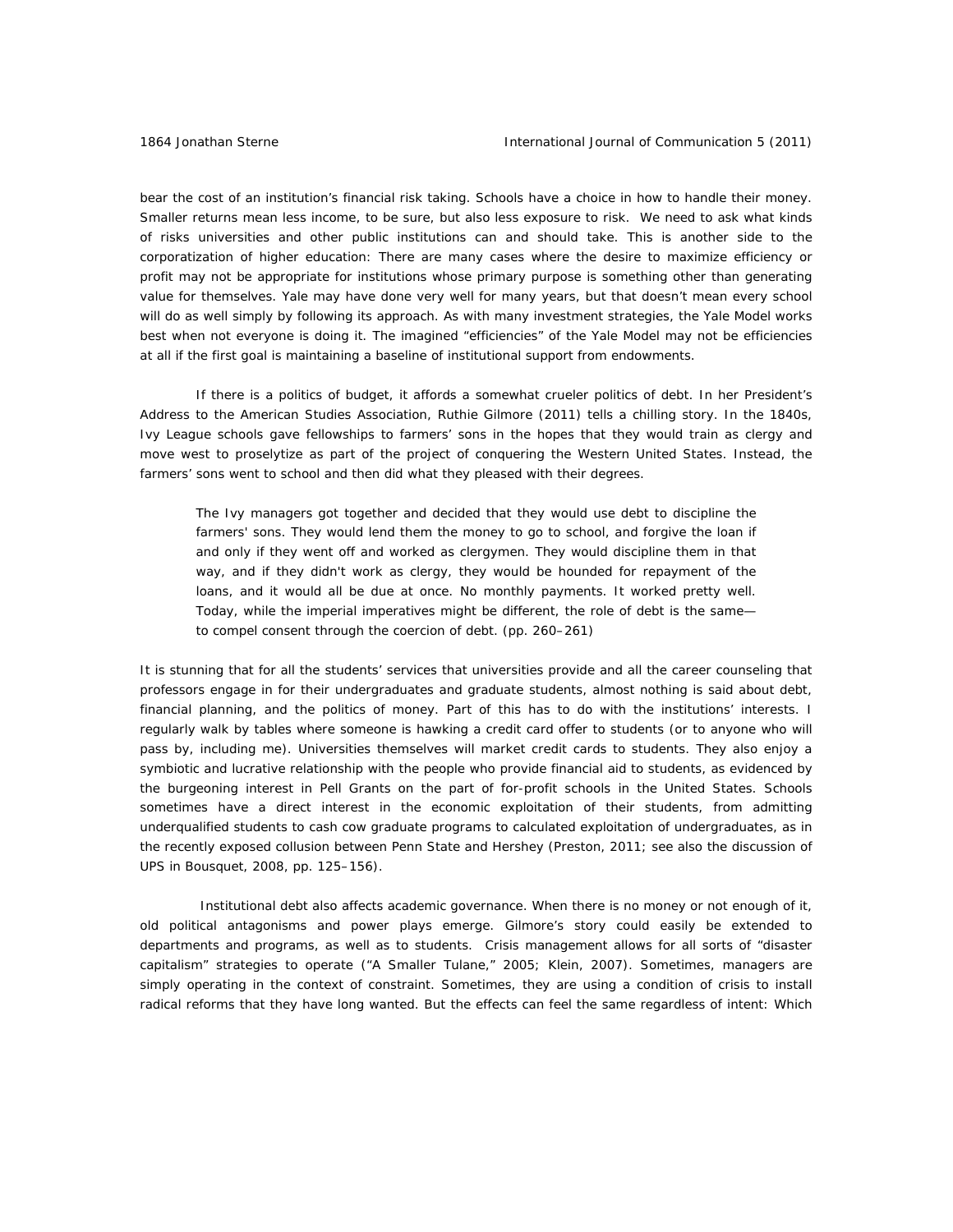kinds of jobs can be cut? Whose salaries and benefits can be cut? Whose tuition can be raised and by how much? What programs can be cut and who decides?

We should all be supporting our unionized colleagues and working to build cross-class alliances within our schools to support everyone's right to decent compensation and working conditions. If administration is fundamentally about negotiating constraints, a union contract operates as a kind of positive constraint on administrators, much like tenure does for full-time faculty. It requires certain actions and disallows others; it exerts a gravitational force on budgetary choices that affect the most fundamental working conditions for people on campuses. One of the most common administrative objections to unions is that they reduce "flexibility" in decision making. This is entirely true, and as a chair I even experienced it once or twice: I felt I knew better what was good for a group of employees, but that the contract would not allow me to follow that course of action. But that is exactly the point. It is not about who "knows better," but about governance and rights in the workplace. That doesn't mean the union or the contract is always right, but rather that, like those in administration, workers across the university have a right to represent themselves and a right to be wrong and still have it matter. Faculty may also think that they can get a "better deal" as an individual than they could get as a member of a union. Perhaps in the case of a few celebrity scholars, this is true. But the illusion of professorial agency is just that: It is facilitated by the four walls that surround us in "our" offices, physically separate from our colleagues, as if we were free, autonomous, individual agents. Thanks to the academic division of labor, sometimes we can experience that autonomy, but as we are confronted with structural problems and structural changes, we will be completely ineffective if we are not organized as a group.

Many academics say that they support unions in principle, but don't like how the unions on their campuses operate. Fair enough, but this proposition holds unions to a higher standard of perfection. Will they object to the existence of their universities or departments because they don't like how they operate? Unions are far from perfect, but they perform a role that no other entity can in the university space: They represent people as employees. This is especially important in a time of eroding faculty governance. But it's even more important for clerical workers, graduate employees, and part-time faculty who play crucial economic roles for the university, but don't even have the veneer of representation offered by faculty governance. The tenured depend on the work of these other people: We would not exist without them, and because we benefit so heavily from the academic division of labor, we have an obligation to our colleagues across the different positions in the university.

Much of the crisis literature on the university places the blame for the current problem on administrators, who have themselves become more professionalized and are more likely to think in terms of efficiencies, outcomes, market logics, and the like (the locus classicus of this argument is Readings, 1997). This may be all true, and certainly in the case of union struggles, there are clear differences between labor and management at academic institutions. At the same time, many of the problems now faced by schools are much bigger than labor management. Even the highest-level administrators function within many constraints that have been even further tightened by the financial crisis. For every case of an administrator using a financial crisis to create false savings by cutting, for example, an interdisciplinary humanities program, many others simply are trying to keep the university running. As Fernando Delgado writes in this collection, higher administration's proper function has always been to make difficult decisions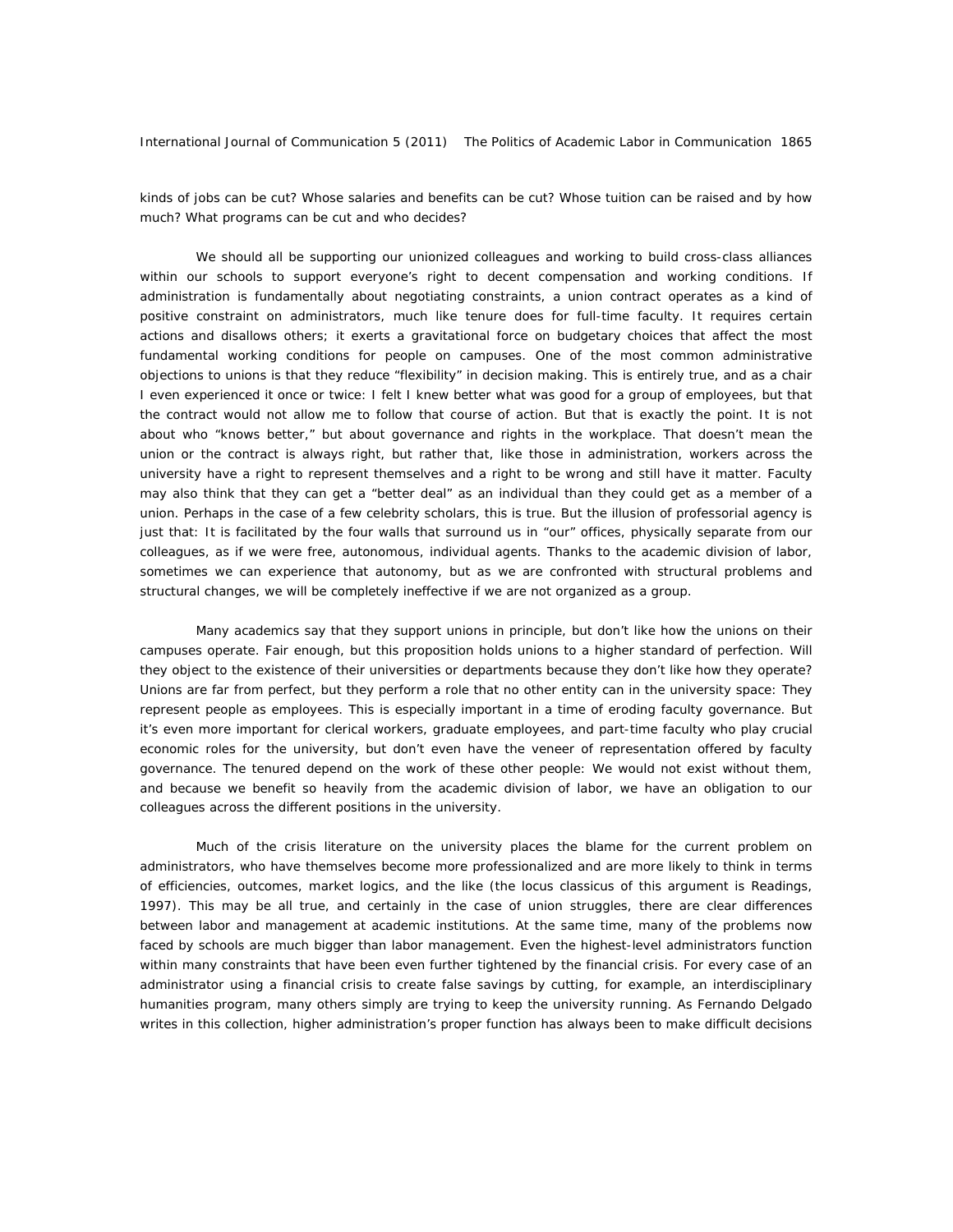and deal with logistics and economics, so that there will be paper for the copier, chalk for the chalkboards, and teachers for students. When cuts runs too deep, administrators no longer have the resources to maintain all parts of the university, and the cruel cuts start coming. But as Delgado also writes, faculty and administrators' differences (and those of students and staff) need not always result in conflict. In some of the most important cases, our priorities are the same.

## 4. *Think and work across scales.*

Consider the case of activism at the University of California. As Rosalind Williams (2011) explains, state support for the University of California dropped from \$3.25 billion in 2008 to \$1.8 billion in 2010 (p. 2). There is no way to escape cuts in a scenario like that: Almost every person—faculty, student, staff, administrator—felt the squeeze. The question, then, is how to respond. Of the Berkeley protests, she writes that there were

rallies in Sproul Hall Plaza, demonstrations outside California Hall (site of senior administrative offices) . . . an occupation of Wheeler Hall, [and a] nighttime march by one group of demonstrators, some masked and carrying lighted torches, to the Chancellor's on-campus residence: they threw rocks at the windows and nearly succeeded in setting the building on fire. . . . . These tactics and strategies were familiar ones on the Berkeley campus and were repeatedly explained and defended as part of "Berkeley culture." As a response to the economic crisis, however, they were ineffective. In part this is because protestors' demands were fundamentally inconsistent. Calls to maintain services, jobs, and salaries required more income, while demands to lower tuition and fees, or even to eliminate them, would further reduce the income stream, including that directed for financial aid. The protests were also ineffective in targeting campus and system administrators as culprits, although they had no responsibility for the dramatic drop in university income and were struggling to deal with its consequences. (p. 3)

Academic administrators are bound by the same logics of constraint and contradiction as everyone else in the institution, and they have no magic solutions. In cases of drastic cuts and defunding of public education, students, staff, faculty, and administrators all have a basic, common cause. We all need to work together to bring more money back into university systems. This is fundamentally a lobbying and policy question. Bousquet's (2002) point about the job shortage for PhDs could easily be extended to all aspects of academic politics:

Under the present arrangements the pool of tenure-stream positions is not primarily affected by forces such as "demand" for education or student enrollment but rather policy decisions made by legislatures, administrations and bodies of accreditation (about who will teach and under what conditions, and so on). Addressing these real problems of policy requires the faculty to struggle in these arenas . . . (pp. 84–85)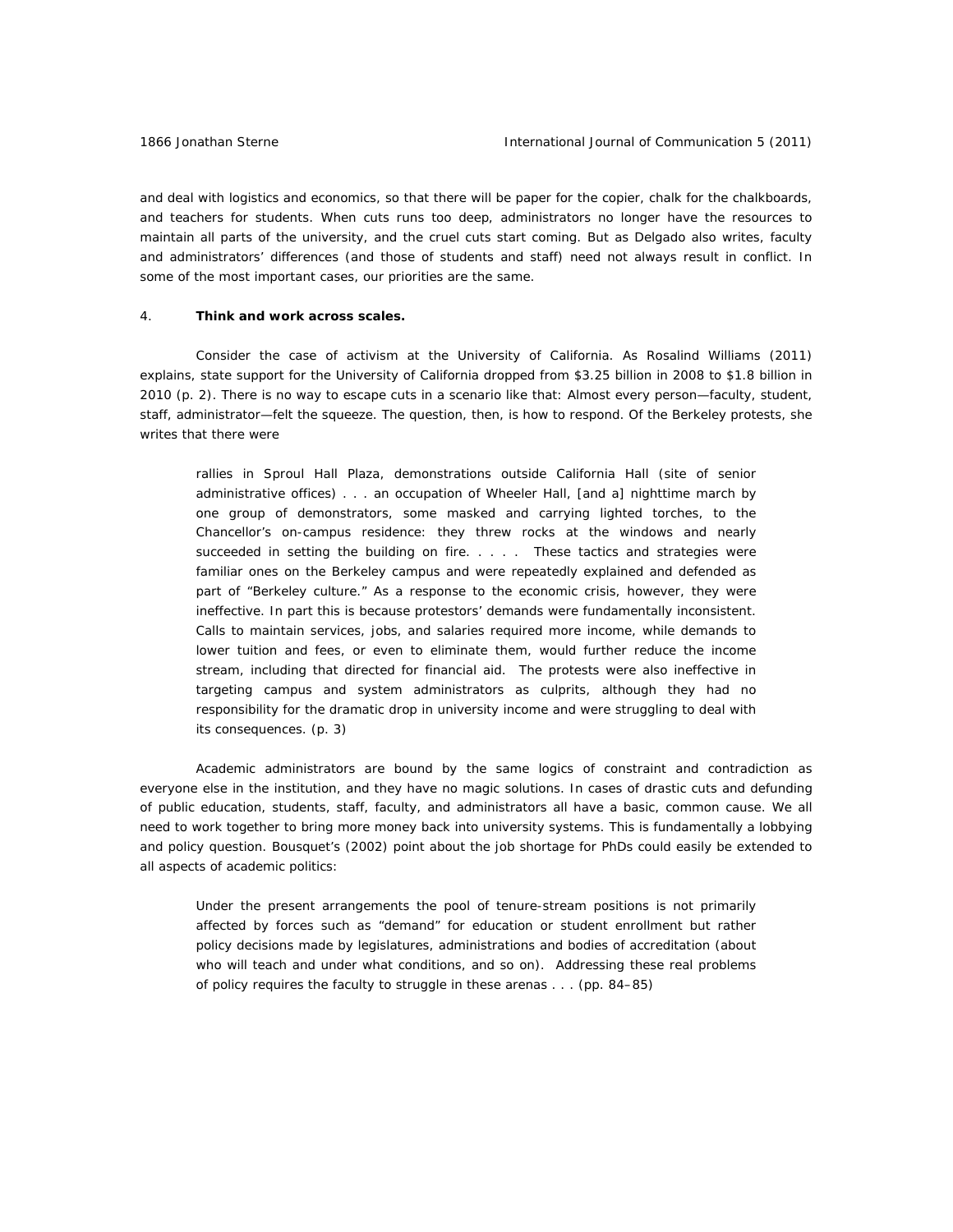For publicly-funded institutions, the lack of money is a collective problem and should be addressed collectively. The shared collective interests are obvious when we are talking about policy activism, explaining the value of education to voters, and lobbying elected and appointed officials in government. It should also extend—at least coalitionally—to activism around the bailout budgets that have sapped all public programs in many countries, and in the United States at least, to its obscene military budget as well.

The need for collectivity also extends to cost cutting and dealing with the fallout of real cuts. Labor unions and faculty governance organizations can work together to come up with alternative budget solutions within the existing constraints. If there is an argument about whether the money is available, public schools at least should open up their budget ledgers completely, including both hard and soft money. Of course, this can only go so far: Cross-class resentments may get in the way of solidarity. Faculty and students may see a zero-sum game between tuition dollars and professorial salaries, and disciplines on opposite sides of the university may eye one another's research agendas as frivolous. But just because the conversation would be difficult is not a good reason to head it off. If faculty and students don't like the "benevolent dictatorship" of higher administration, they have to be willing to do some of the more difficult work of self-governance and to really learn how their institutions work.

#### **What Did You Do?**

 The long list of issues raised in this introduction and by the 18 other essays in this volume is daunting for anyone—and there is so much more. No single strategy or program will solve all our problems, and some solutions will be out of our control. As Kembrew McLeod points out, there is room for many different strategies. We can organize with like-minded people, we can think of strategies both small and big that can make a difference. Some of these are as simple as having enough courage to write a letter of support for striking workers at your school or, as one anonymous chair suggests, to look those less advantaged than you in the eye. Sometimes, it may simply be extending a small kindness that costs you nothing but a moment's thought. Sometimes, it may be slow, patient, and frustrating organizing at your institution or across institutions. But everyone can educate themselves fairly quickly about their own responsibilities and the challenges facing the higher education today, and everyone can keep the conversation alive when it needs to be and focus on the real ethical and political choices we face. We might also take instruction from Sarah Banet-Weiser and Alex Juhasz, who argue that we should be careful not to collapse critique and work into a "brand," an especially important stake as we try and tackle reasons, lest we descend into the political grandstanding and careerism that sometimes spoils critical scholarship and activism.

 The call for this issue solicited writers from as many different kinds of academic positions and career stages as possible to write on a wide range of academic-labor-related topics. My success was mixed. The authors in this issue cover a wide range of topics and advance an abundance of proposals for consideration. The administrators in this issue bring new perspectives that complement the usual "from below" standpoint that animates most analyses of academic labor. However, the authors are not entirely a representative group. I did not get many submissions from graduate students, adjuncts, or lecturers: Only one of the contributors is not currently in a tenure track position. That may well be a failing on my part in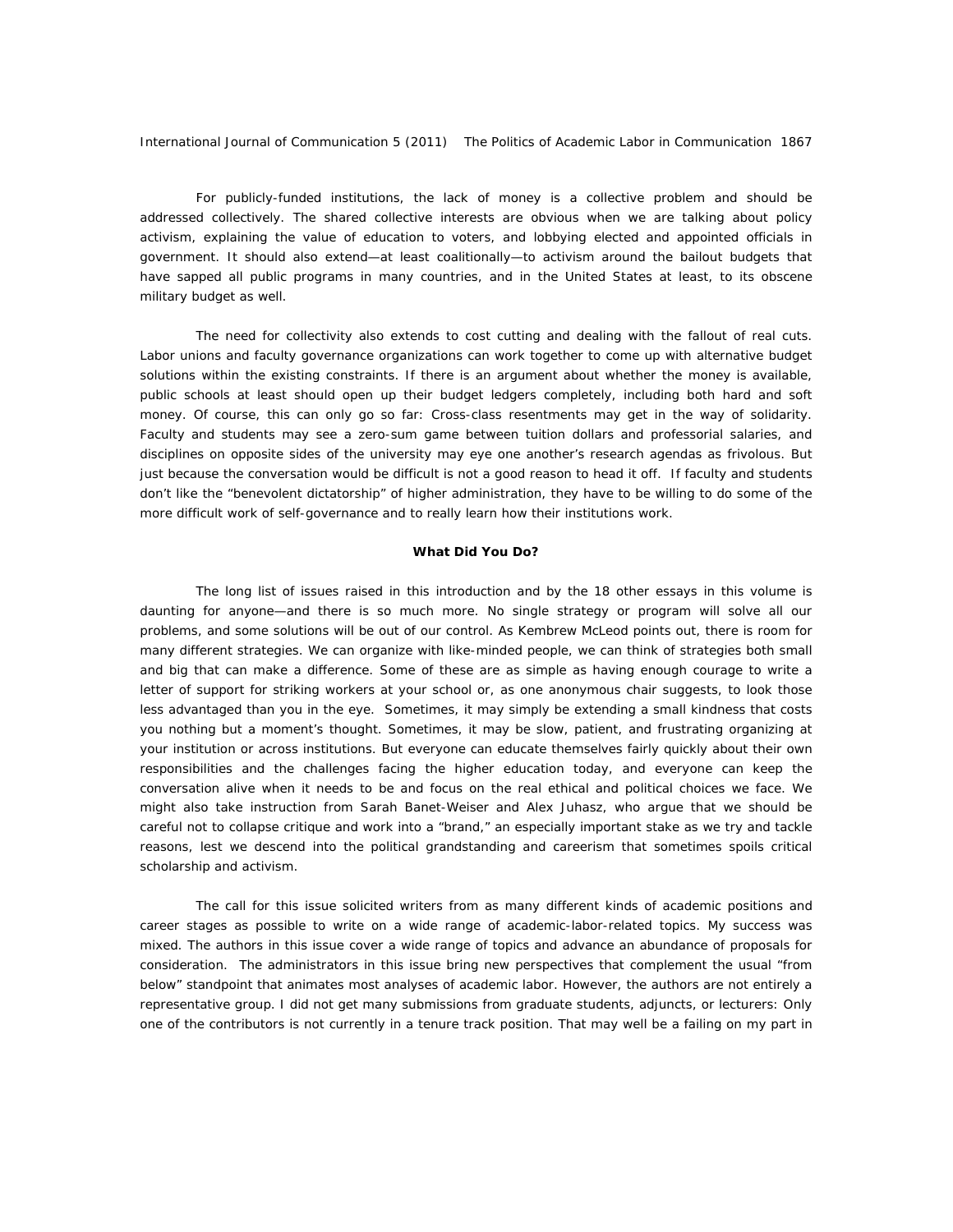terms of circulating the call and seeking out contributors. It also may reflect privilege; it is easier to take time to write about these issues (and to take public stands on them) from the comfort of job security, though our two anonymous chairs' articles also illustrate that tenure only protects so much. Either way, a collection of writing like this is really only a single small step.

Any serious conversation on academic labor needs to make room for those less privileged perspectives to emerge and define the conversation. And so, while this special section is officially published, it will take advantage of being in an electronic journal to remain open to submissions. I will happily consider—and recommend for publication here—new work that extends the conversation on academic labor by bringing in different perspectives or by raising issues not yet covered in this special section. This should be only one of many spaces in our chaotic field for discussions of academic labor; we will consider the issue in the broadest possible sense, with an eye toward short-term and long-term solutions, proposals for reform, and total transformation. More important, any discussion we have needs to both bring in and extend out into the broader academic ferment about the future of universities and the place of workers of all kinds within them. The politics of academic labor and the problems of higher education are much bigger than our department, but if we ever had an excuse for inaction in our hallways, it is now long gone. The fortunes of faculty, undergraduates, graduate students, support staff, maintenance, casuals, part timers, and all the others who work in higher education are intimately intertwined. The crisis of academic labor is not the only social problem or the most important one today. But it is our social problem. We should attend to it with care, conviction, action, and tenderness.

(Montreal, Labor Day 2011)

*For "Call for 'More' Academic Labor Papers", see details following References.*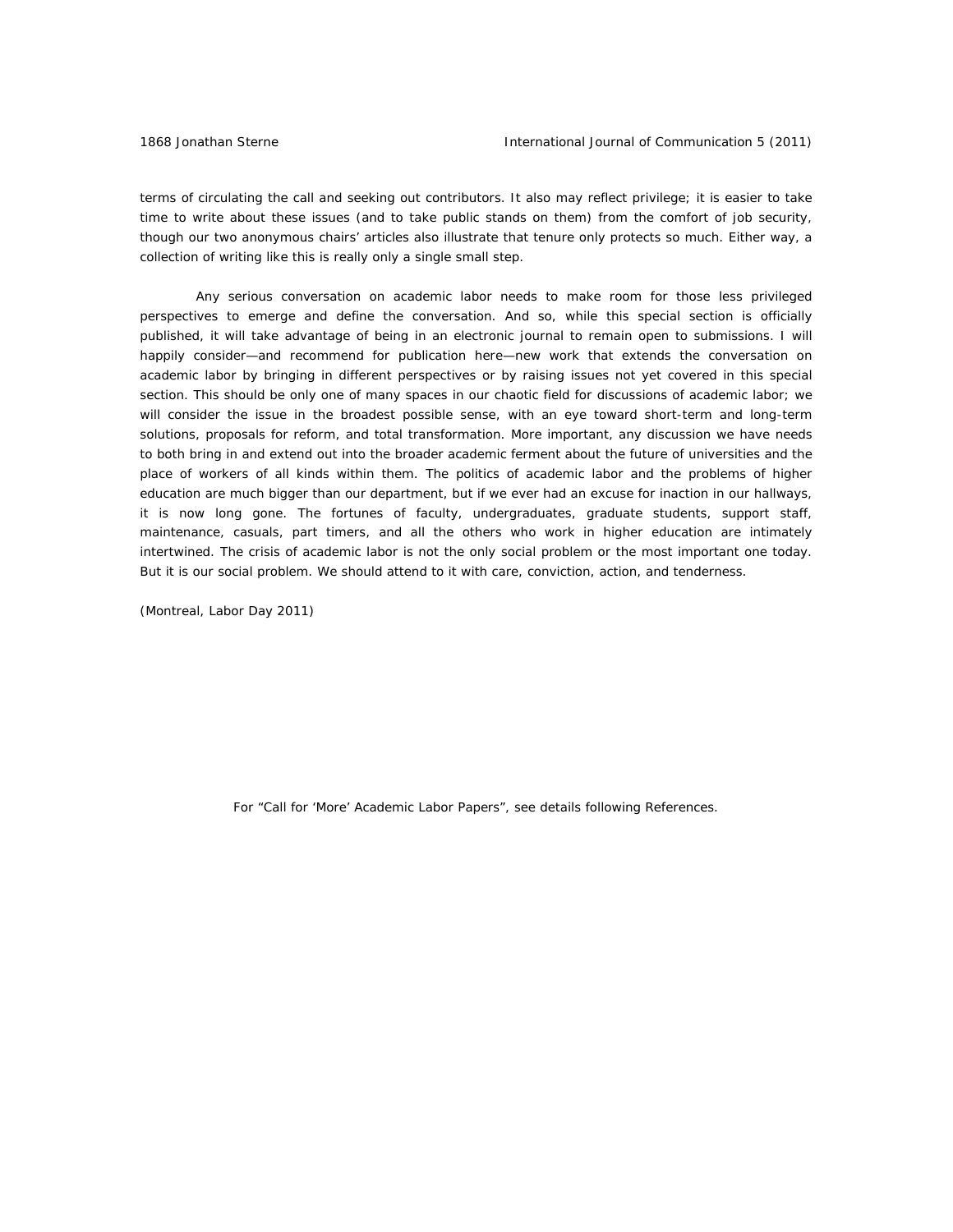#### **References**

A Smaller Tulane. (2005, December 9). *Inside Higher Ed*. Retrieved from http://www.insidehighered.com/news/2005/12/09/tulane

- American Association of University Professors. (2010). *Tenure and teaching-intensive appointments*  (2010). Retrieved from http://www.aaup.org/AAUP/comm/rep/teachertenure.htm
- Aufderheide, P., & Jaszi, P. (2011). *Reclaiming fair use: How to put balance back in copyright*. Chicago: The University Of Chicago Press Books.
- Barney, D. (2010). Miserable priests and ordinary cowards: On being a professor. *Topia*, *(23–24)*, 381– 387.
- Bérubé, M. (1998). *The employment of English: Theory, jobs, and the future of literary studies*. New York: New York University Press.
- Bérubé, M., & Nelson, C. (Eds.). (1995). *Higher education under fire: Politics, economics, and the crisis of the humanities* (1st ed.). New York: Routledge.
- Blair, C. (2009). Mark(et)ing the handbook: Pedagogies of legitimization, neutral expertise, and convention. *Communication and Critical/Cultural Studies*, *6*(4), 425–428, doi:10.1080/14791420903357139
- Blair, C., Brown, J., & Baxter, L. (1994). Disciplining the feminine. *Quarterly Journal of Speech*, *80*, 383– 409.
- Bousquet, M. (2002). The waste product of graduate education: Toward a dictatorship of the flexible. *Social Text*, *20*(1), 81–104.
- Bousquet, M. (2008). *How the university works: Higher education and the low-wage nation*. New York: New York University Press.
- Brown, W. (1993). Wounded attachments. *Political Theory*, *21*(3), 390–410, doi:10.1177/0090591793021003003
- Brown, W. (1995). *States of injury*. Princeton, NJ: Princeton University Press.
- Deresiewicz, W. (2011, March 23). Faulty towers: The crisis of higher education. *The Nation*. Retrieved from http://www.thenation.com/print/article/160410/faulty-towers-crisis-higher-education
- Fitzpatrick, K. (2011). *Planned obsolescence: Publishing, technology, and the future of the academy*. New York: NYU Press.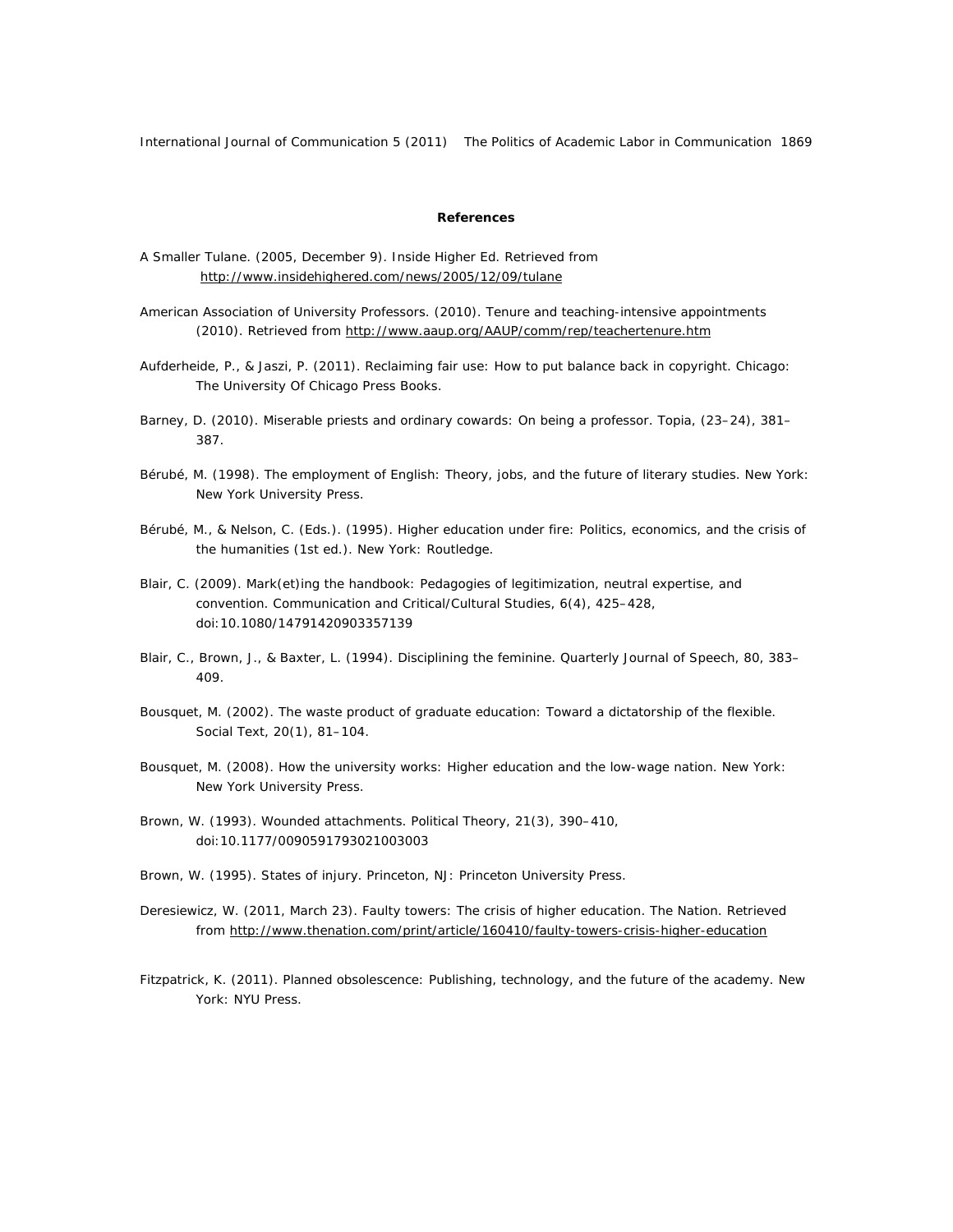- Gillespie, T. (2007). *Wired shut: Copyright and the shape of digital culture*. Cambridge, Mass.: MIT Press. Retrieved from http://www.loc.gov/catdir/toc/ecip0620/2006030129.html
- Gilmore, R. W. (2011). What is to be done? *American Quarterly*, *63*(2), 245–265.
- Klein, N. (2007). *The shock doctrine: The rise of disaster capitalism* (1st ed.). Toronto, Ontario: Knopf Canada.
- McLeod, K. (2007). *Freedom of expression: Resistance and repression in the age of intellectual property*. Minneapolis: University of Minnesota Press.
- McLeod, K., & Kuenzli, R. (2011). *Cutting across media: Appropriation art, interventionist collage and copyright law*. Durham, NC: Duke University Press.
- Nelson, C., & Watt, S. (1999). *Academic keywords: A devil's dictionary for higher education*. New York: Routledge.
- Preston, J. (2011, August 17). Foreign students in work visa program stage walkout at plant. *The New York Times*. Retrieved from http://www.nytimes.com/2011/08/18/us/18immig.html
- Readings, B. (1997). *The university in ruins* (New edition). Cambridge, MA: Harvard University Press.
- Schiller, D. (1996). *Theorizing communication: A history*. New York: Oxford University Press.
- Schwartzman, R. (1997). Peer review as the enforcement of orthodoxy. *Southern Communication Journal*, *63*, 69–75.
- Striphas, T. (2010). Acknowledged goods: Cultural studies and the politics of academic journal publishing. *Communication and Critical/Cultural Studies*, *7*, 3–25, doi:10.1080/14791420903527798
- Swensen, D. F. (2005). *Unconventional success: A fundamental approach to personal investment*. New York: Free Press.
- Vaidhyanathan, S. (2001). Copyrights and copywrongs: The rise of intellectual property and how it threatens creativity. New York: New York University Press.
- Watt, S. (1997). On downsizing and elitism. *Minnesota Review*, *48*, 259–264.
- Williams, R. (2011). *The rolling apocalypse of contemporary history*. Presented at the Aftermath Network, Gulbenkian Foundation, Lisbon, Spain.
- Yale may not have the key. (2011, March 10). *The Economist*. Retrieved from http://www.economist.com/node/18335141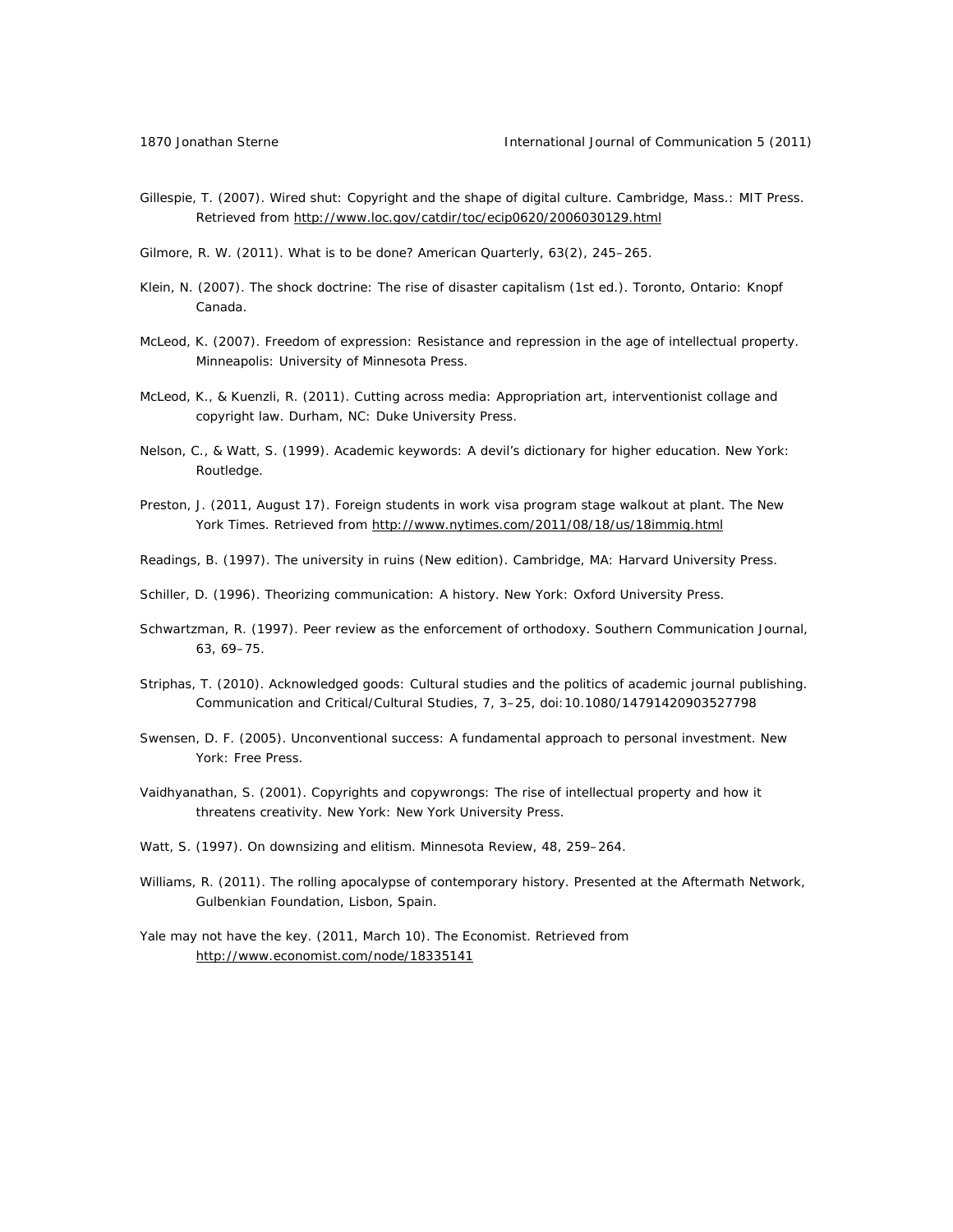

International Journal of Communication

#### **Call for "More" Papers "The Politics of Academic Labor in Communication Studies"**

#### Edited by Jonathan Sterne

Academic labor today is characterized by a series of disconcerting trends: an increasingly casualized professoriate; universities that increasingly depend on chronically undercompensated parttime and graduate student labor to support their course offerings; a top-down managerial style and erosion of faculty governance; increasing economic exploitation of staff and undergraduates; rising student debt; governments that attack public education; shrinking endowments (for the schools that had them) and heightened expectations for sponsored research; wooden research assessment exercises; and the acute uncertainty of the academic job market for recent PhD graduates. Attempting to counter these trends is a growing academic labor movement with its own intellectual organs, like *Workplace* and *Edufactory*, as well as a wide range of activist manifestations, from labor unions to noncommercial alternative universities. Academic journals have also fielded debate in this area.

This special forum of the *International Journal of Communication* aims to encourage people in communication studies—at all levels in the field—to reflect directly on the state of academic labor in our field and to propose concrete courses of action that we might take, however grand or small. Much of the academic labor literature has come from fields, like English and history, with considerably worse job markets than that for communication studies. Yet, communication studies does not conform so well to models of those other fields, either academically or institutionally. More important, it is possible that within both professional organizations and departments, we can begin to address some of these issues. But first we need to confront them.

Submissions should be 500–4,000 words in length and may come in any form of critical commentary piece, ranging from academic analysis of some aspect of the current crisis to personal/political reflection; to recommendations for activism, policy, or best practices; or to any other style of critical commentary. We are particularly interested in pieces that not only identify problems but also offer potential solutions or new perspectives.

Multimedia submissions are welcome as are direct responses to work that has already been published. Although the section will be edited and reviewed, it will not be subject to blind peer review. For the purposes of this forum, "communication studies" will be interpreted broadly to include all related fields and subfields, theoretical and applied.